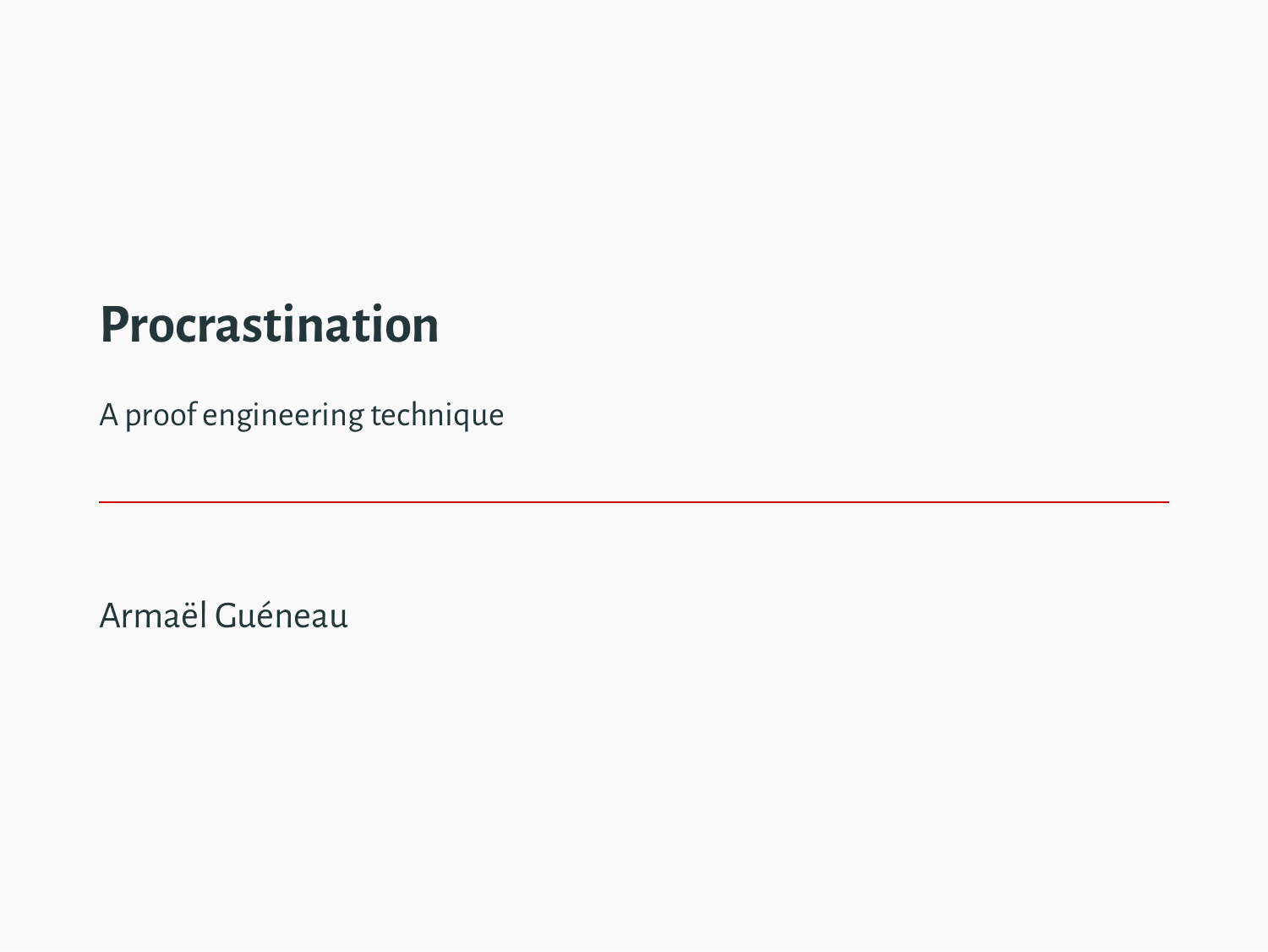# **Proving existential quantifications**

```
Goal \exists x, ... complicated expression ....
Proof.
  (* 777 * )
```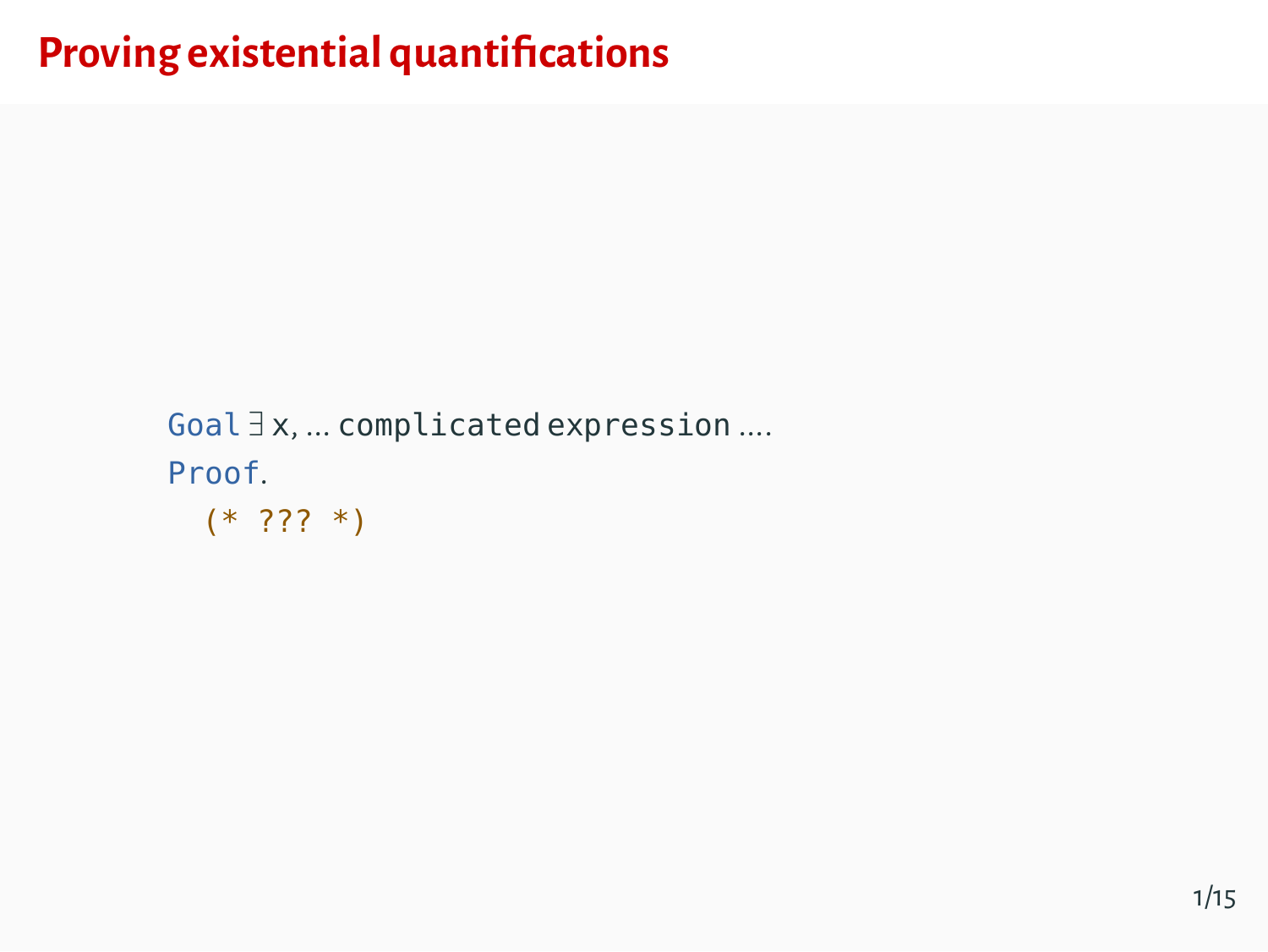Goal  $\exists$  x, ... complicated expression .... Proof. exists o.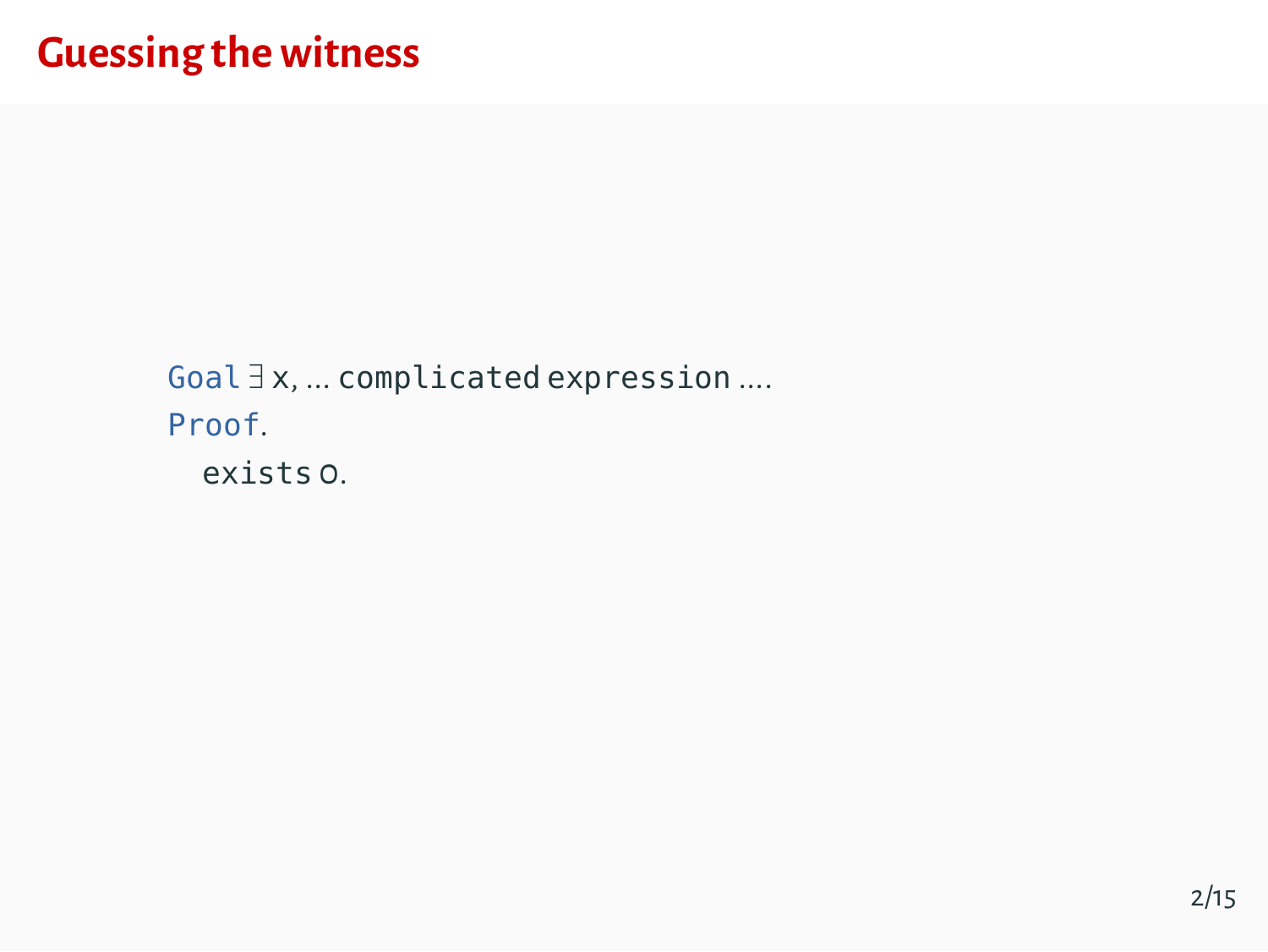Goal  $\exists$  x, ... complicated expression .... Proof. exists o. . . . Qed.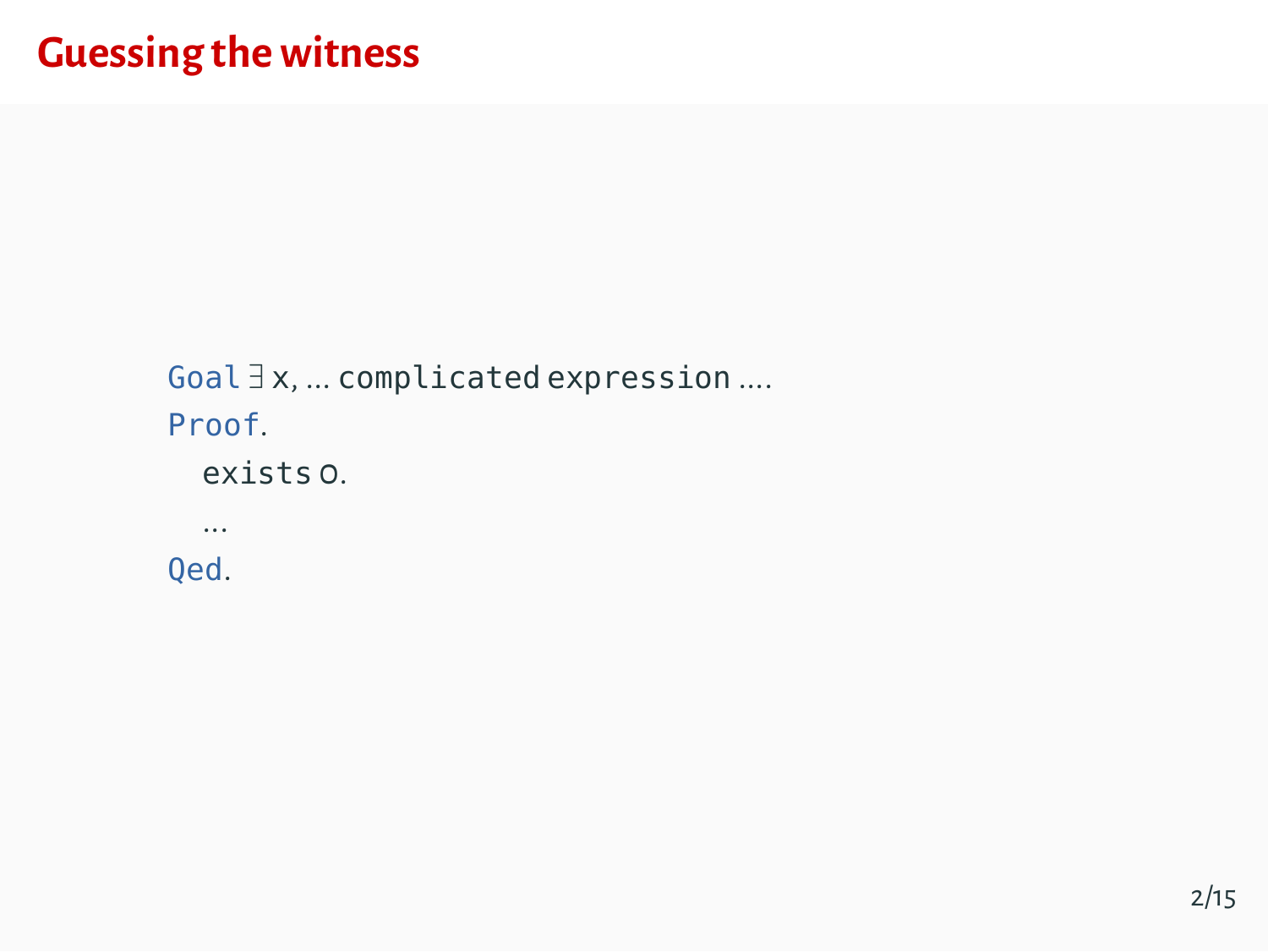```
Goal \exists x, ... combinedized expression ...Proof.
  exists 53367.
```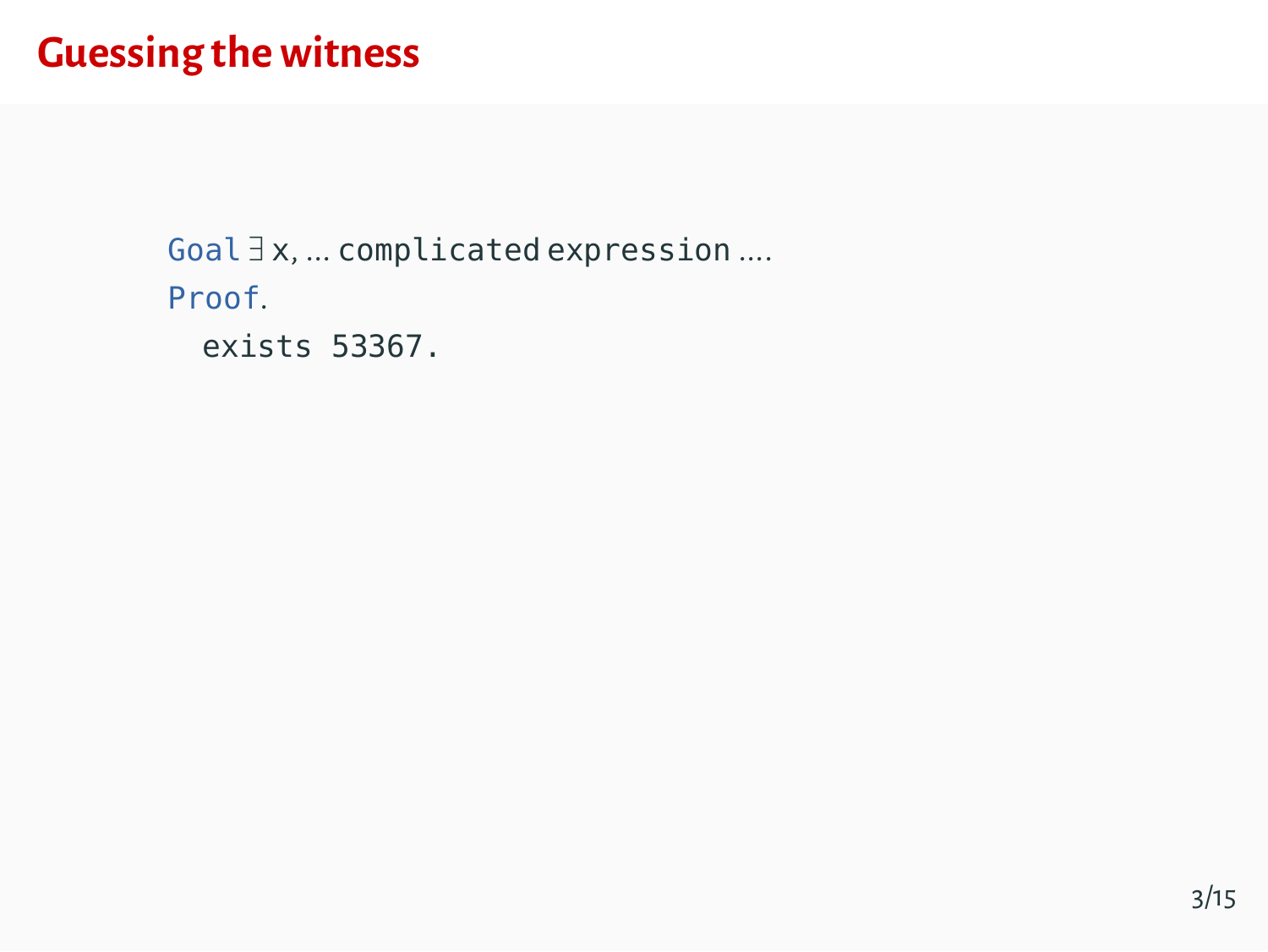```
Goal \exists x, ... complicated expression ....
Proof.
  exists 53367.
```
• Hard to guess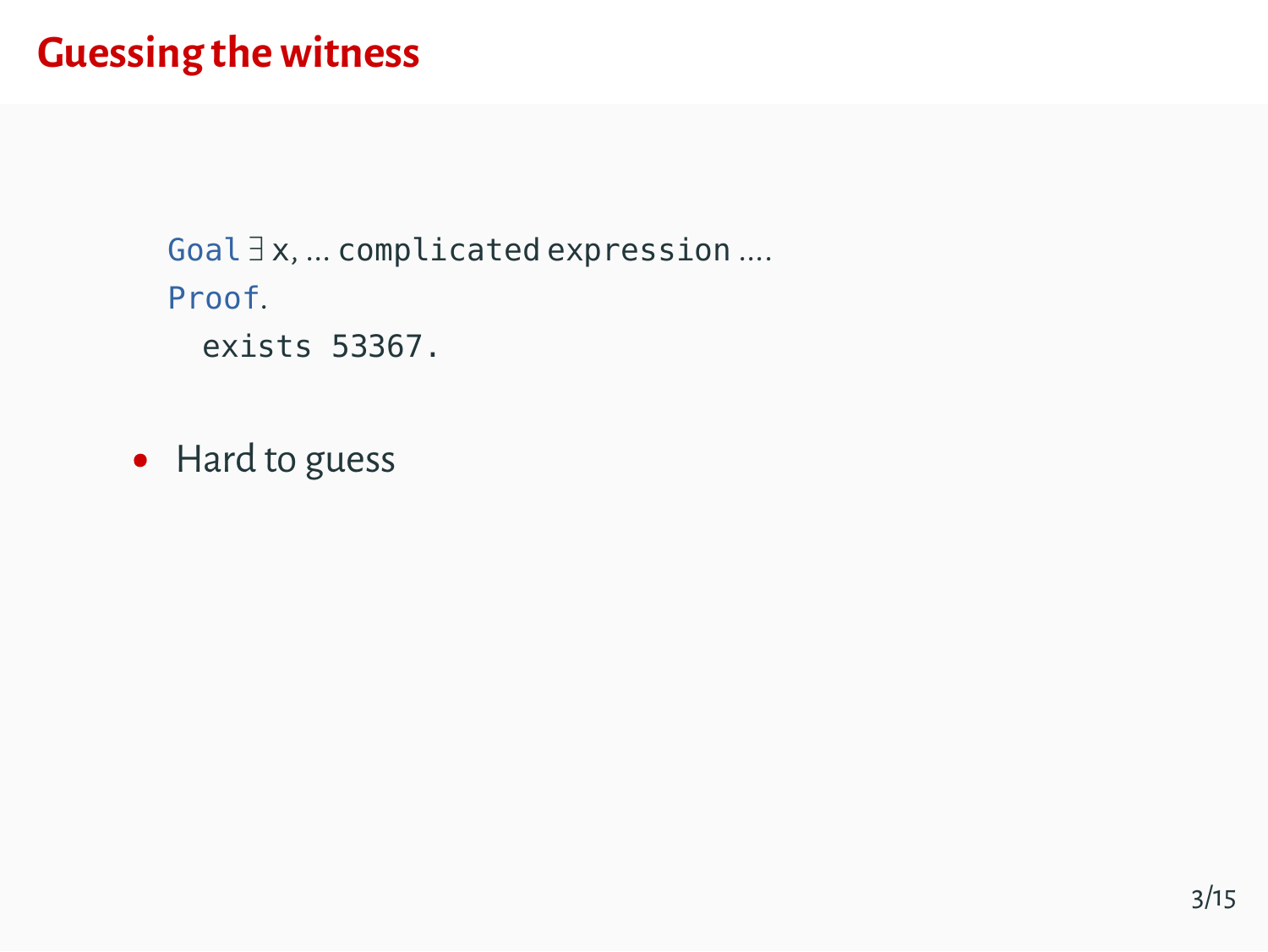```
Goal \exists x, ... complicated expression ....
Proof.
  exists 53367.
```
- Hard to guess
- Found using a trial-and-error process?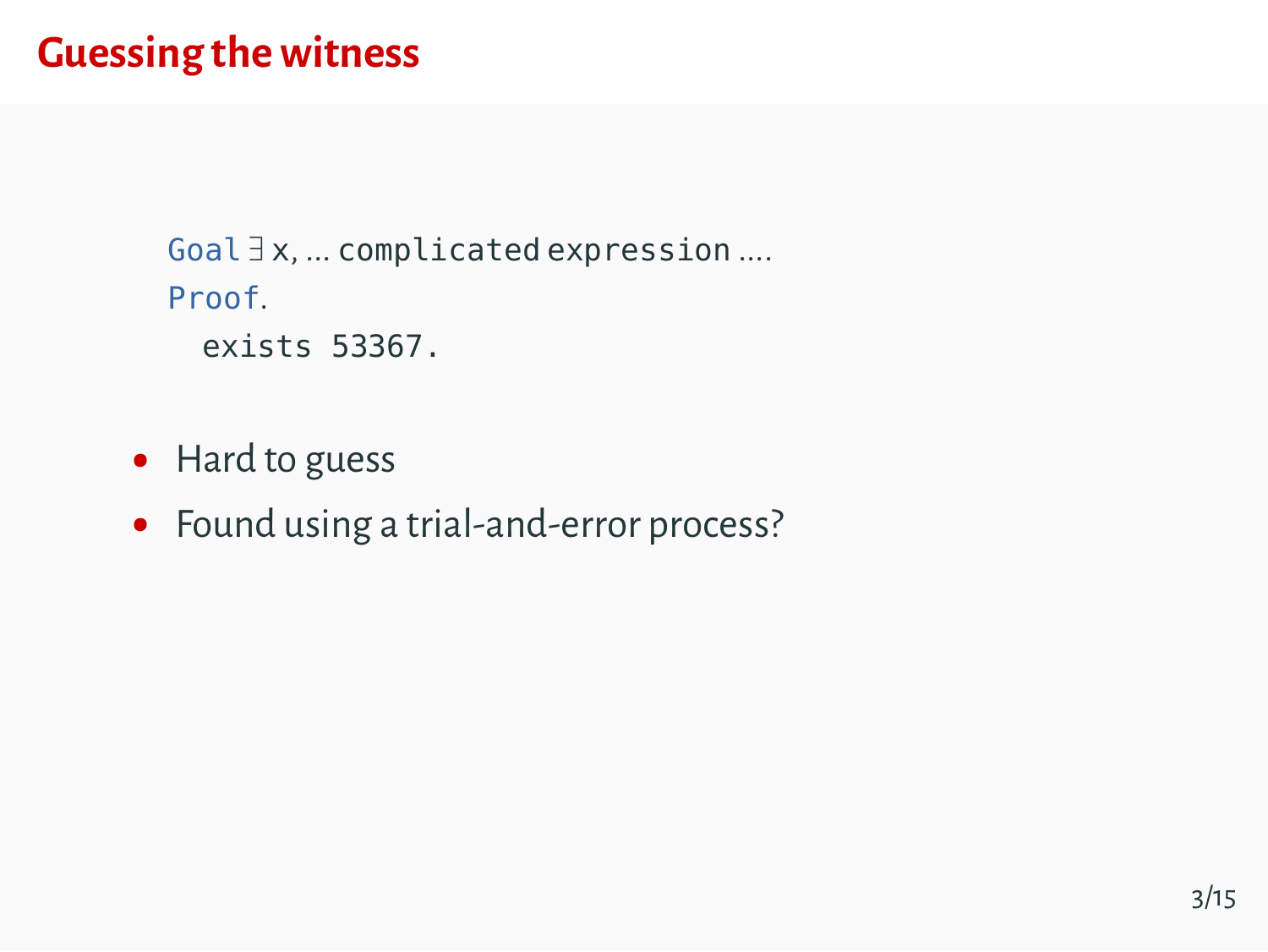```
Goal \exists x, ... complicated expression ....
Proof.
  exists 53367.
```
- Hard to guess
- Found using a trial-and-error process?
- "Magic witness" may be large or duplicate information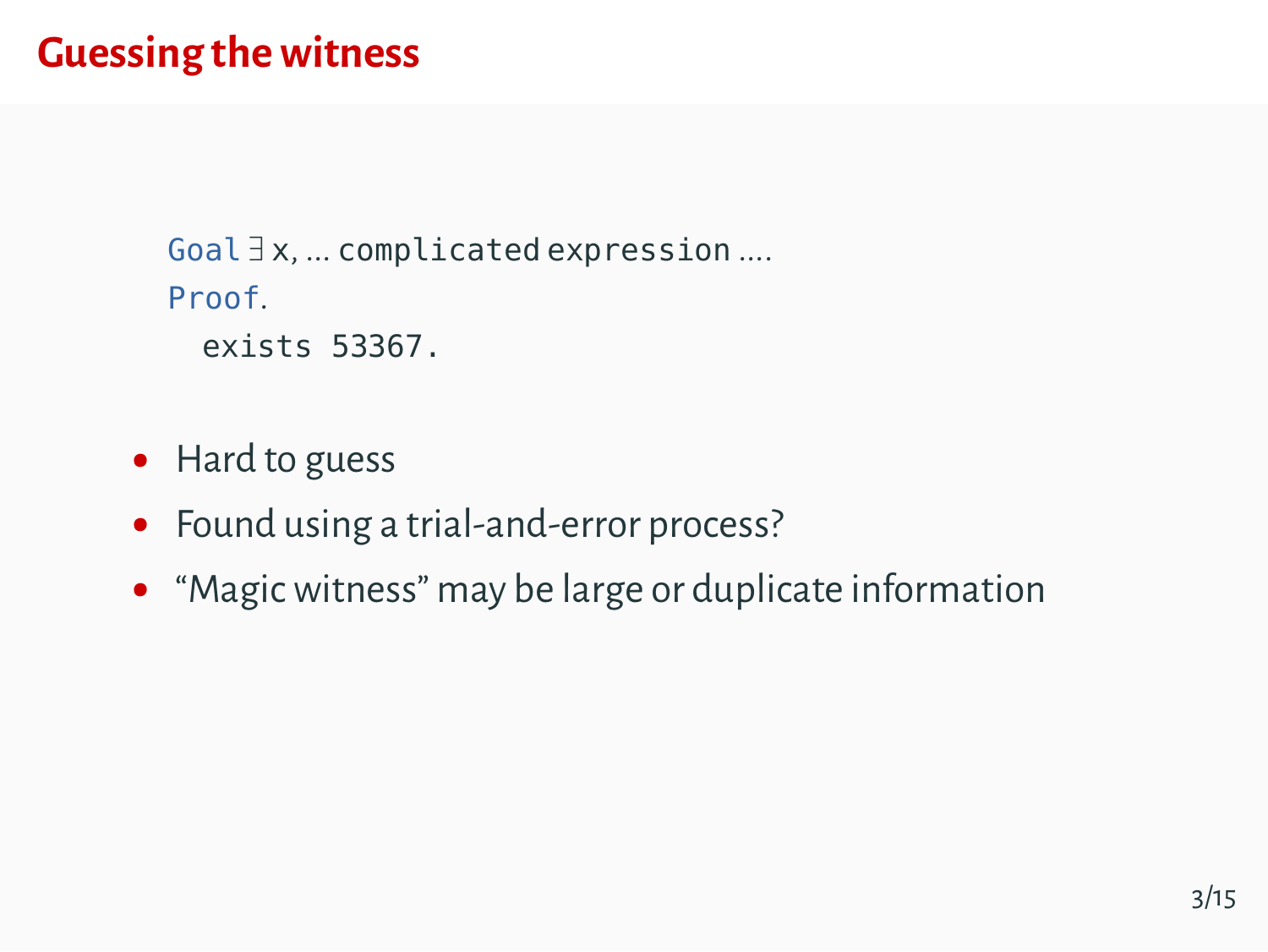```
Goal \exists x, ... complicated expression ....
Proof.
  exists 387.
```
- Hard to guess
- Found using a trial-and-error process?
- "Magic witness" may be large or duplicate information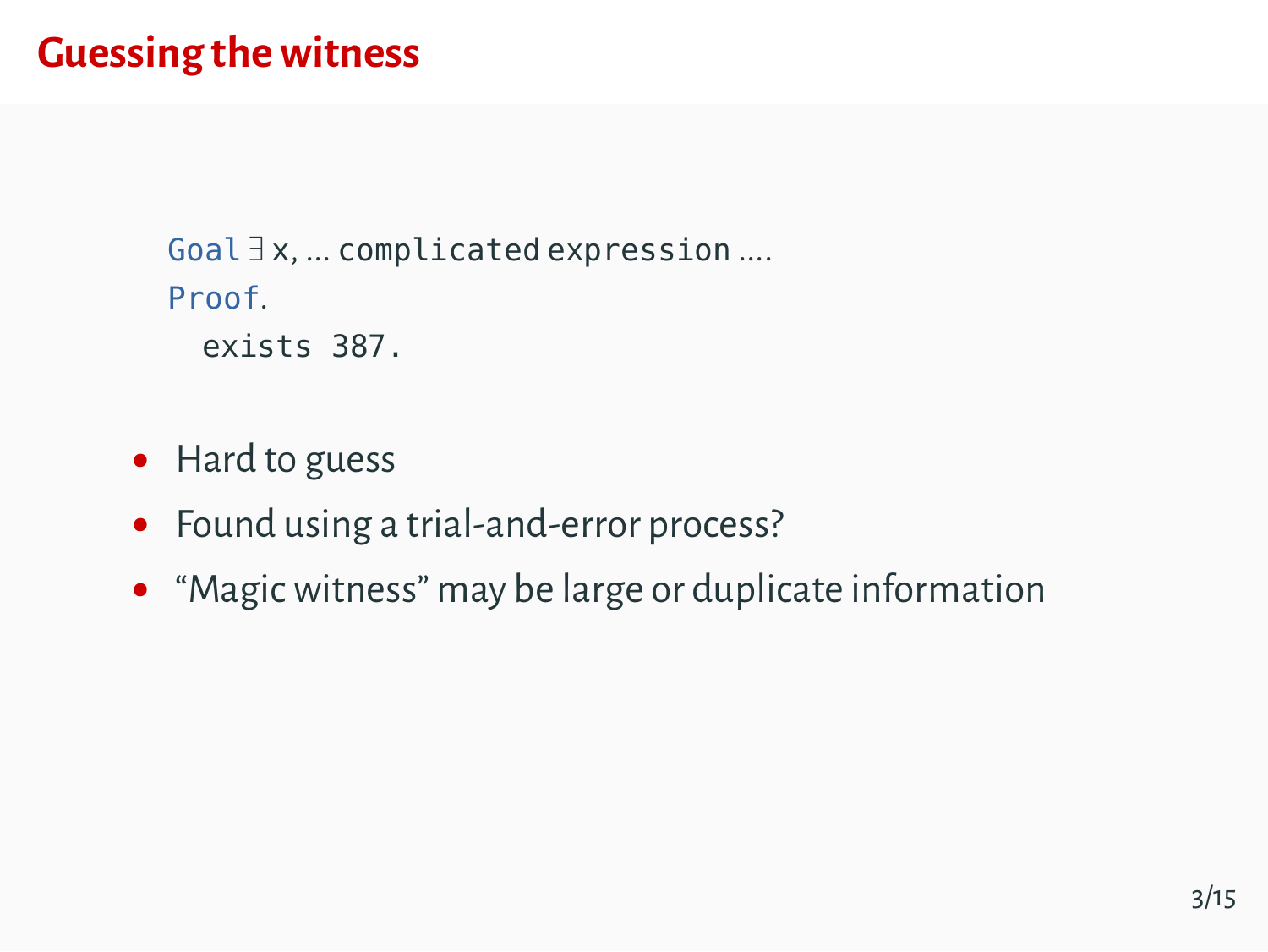```
Goal \exists x, ... complicated expression ....
Proof.
  exists 387.
```
- Hard to guess
- Found using a trial-and-error process?
- "Magic witness" may be large or duplicate information
- Not maintainable wrt. refactoring or changes in the definitions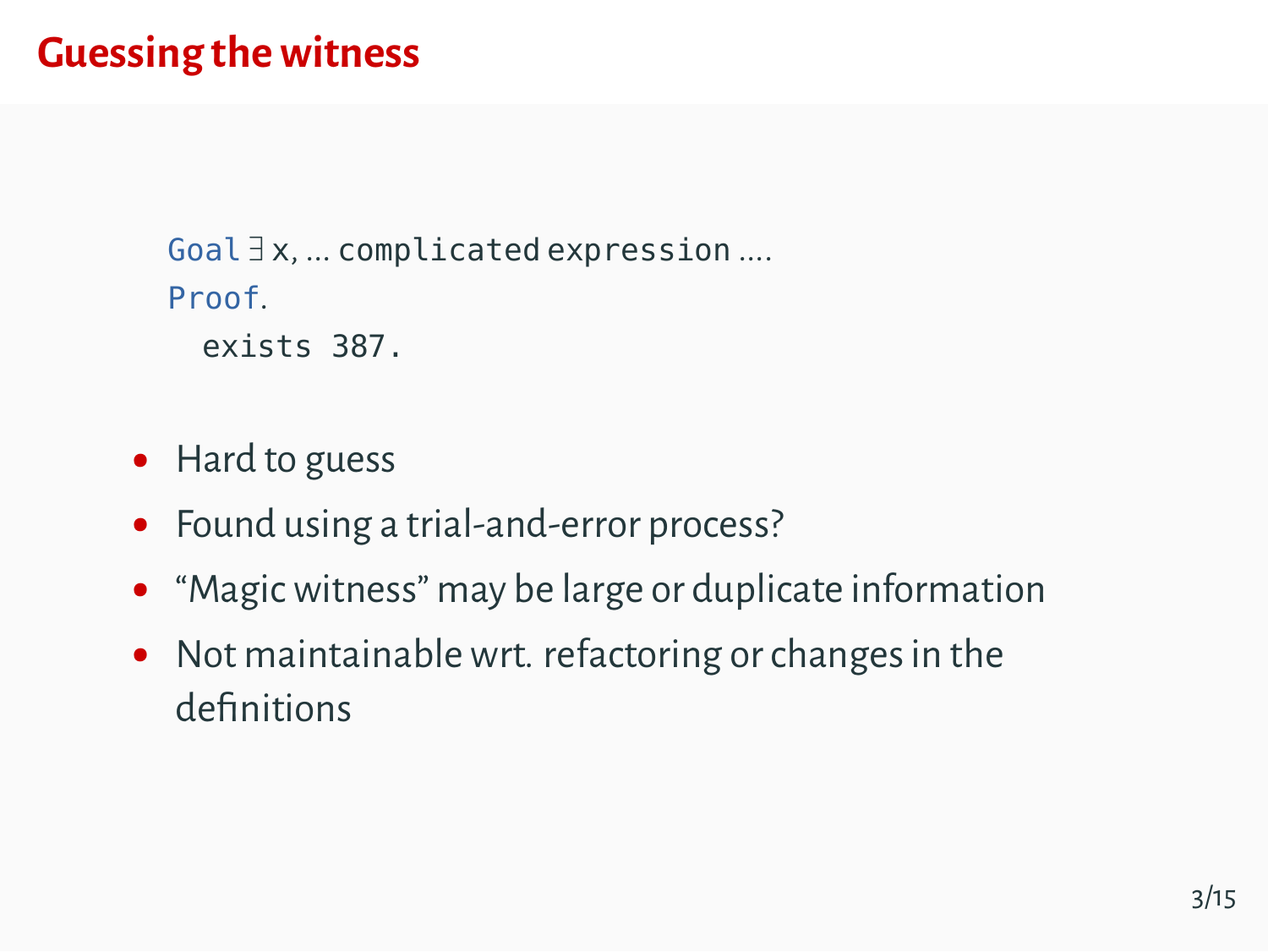# **Motivation: asymptotic complexity proofs**

In the context of *A Fistful of Dollars: Formalizing Asymptotic Complexity Claims via Deductive Program Verification*, Guéneau, Charguéraud, Pottier, ESOP'18.

```
Goal
   \exists (f: nat \rightarrow nat),
      (\forall n,1 + (if zerop n then 0 else 1 + max (f (n / 2)) (f (n - (n / 2) - 1))
              \leq f n\wedgef \in O(log2).
```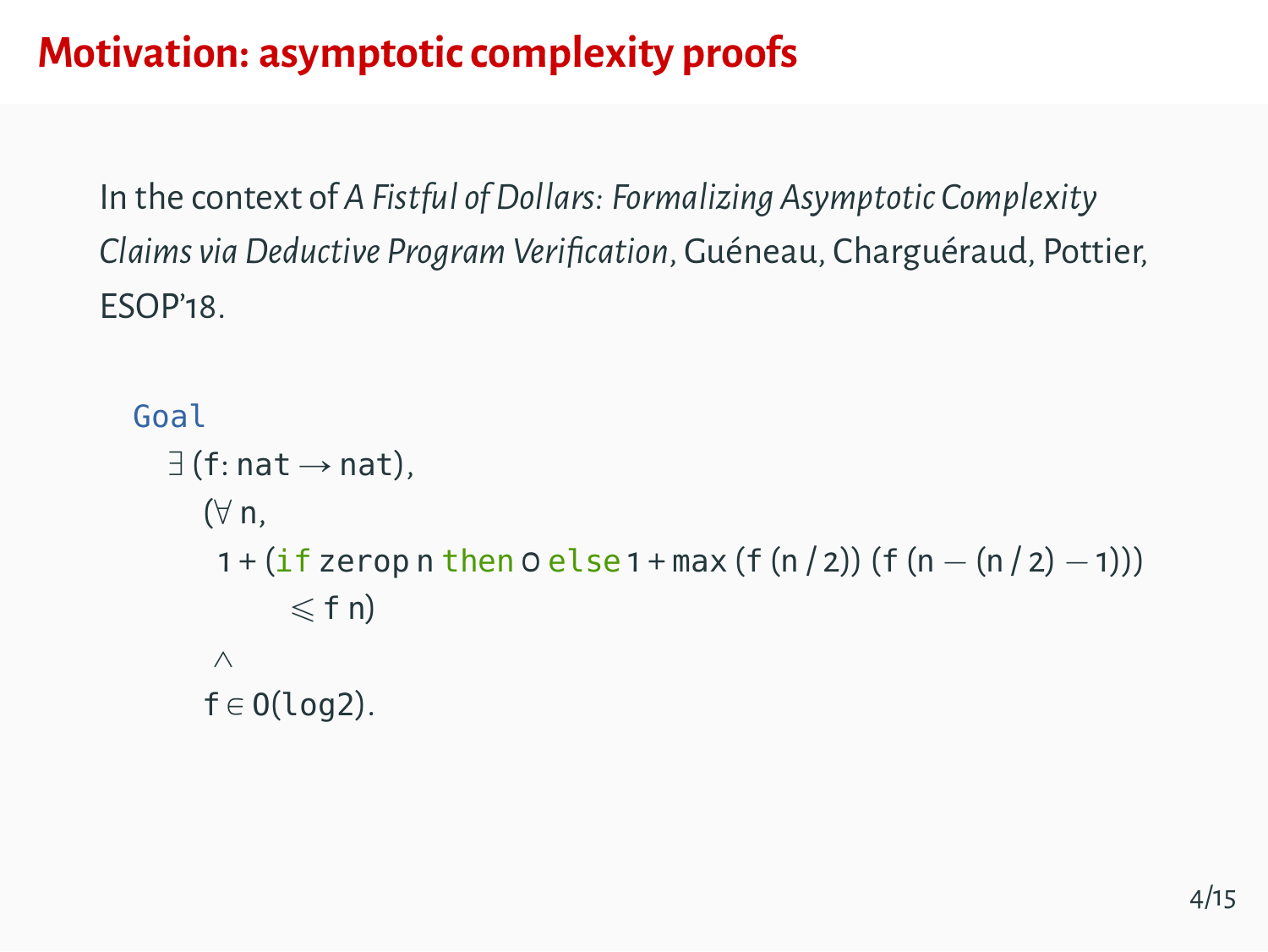# **Motivation: asymptotic complexity proofs**

In the context of *A Fistful of Dollars: Formalizing Asymptotic Complexity Claims via Deductive Program Verification*, Guéneau, Charguéraud, Pottier, ESOP'18.

```
Goal
  \exists (f: nat \rightarrow nat).
      (\forall n,1 + (if zerop n then 0 else 1 + max (f (n / 2)) (f (n - (n / 2) - 1))
             \leq f n\wedgef \in O(log2).
Proof. exists (fun n \Rightarrow if zerop n then 1 else 2 * log2 n + 3).
```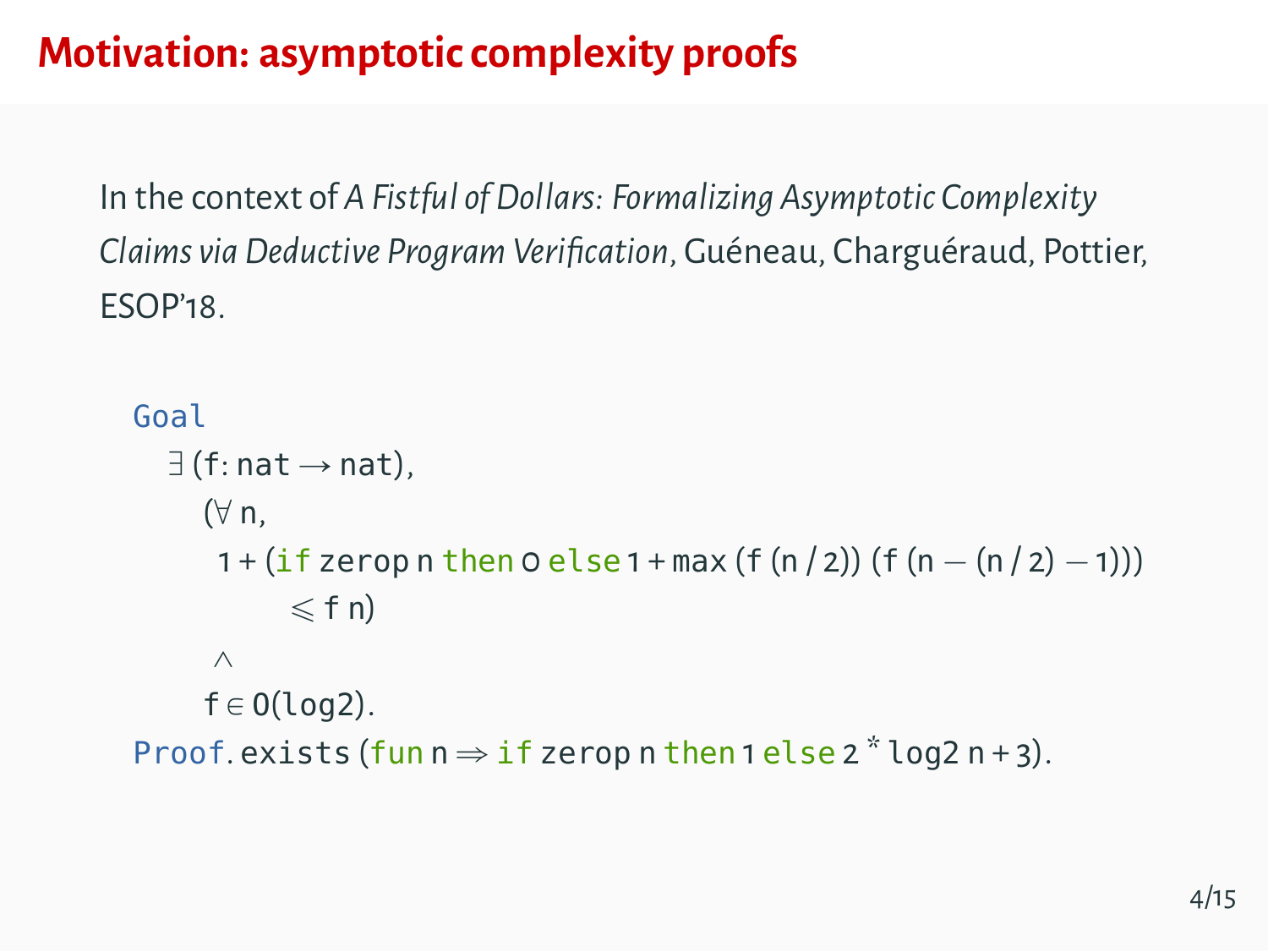The problem: how to delay providing a witness?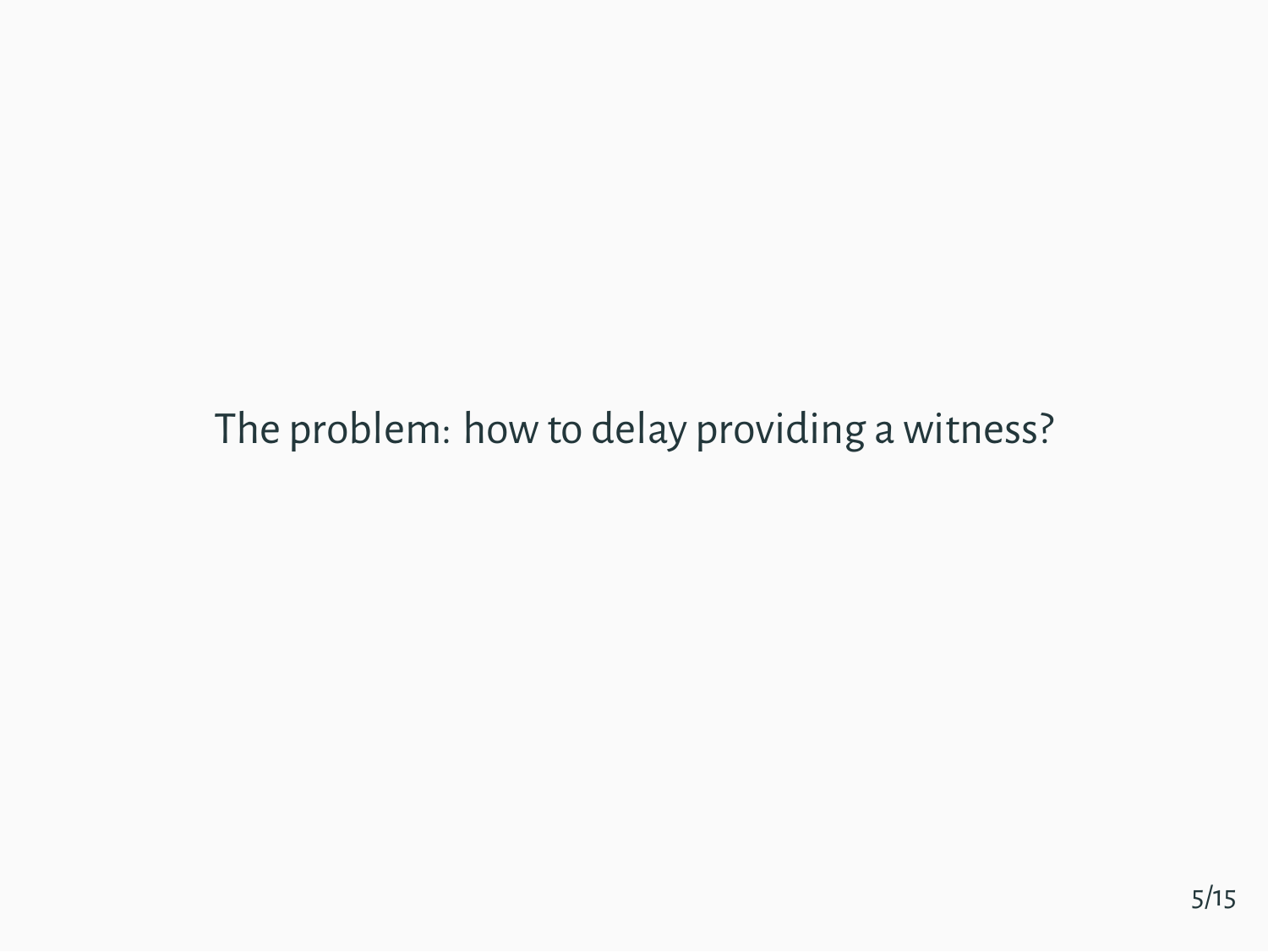The solution: "use evars!"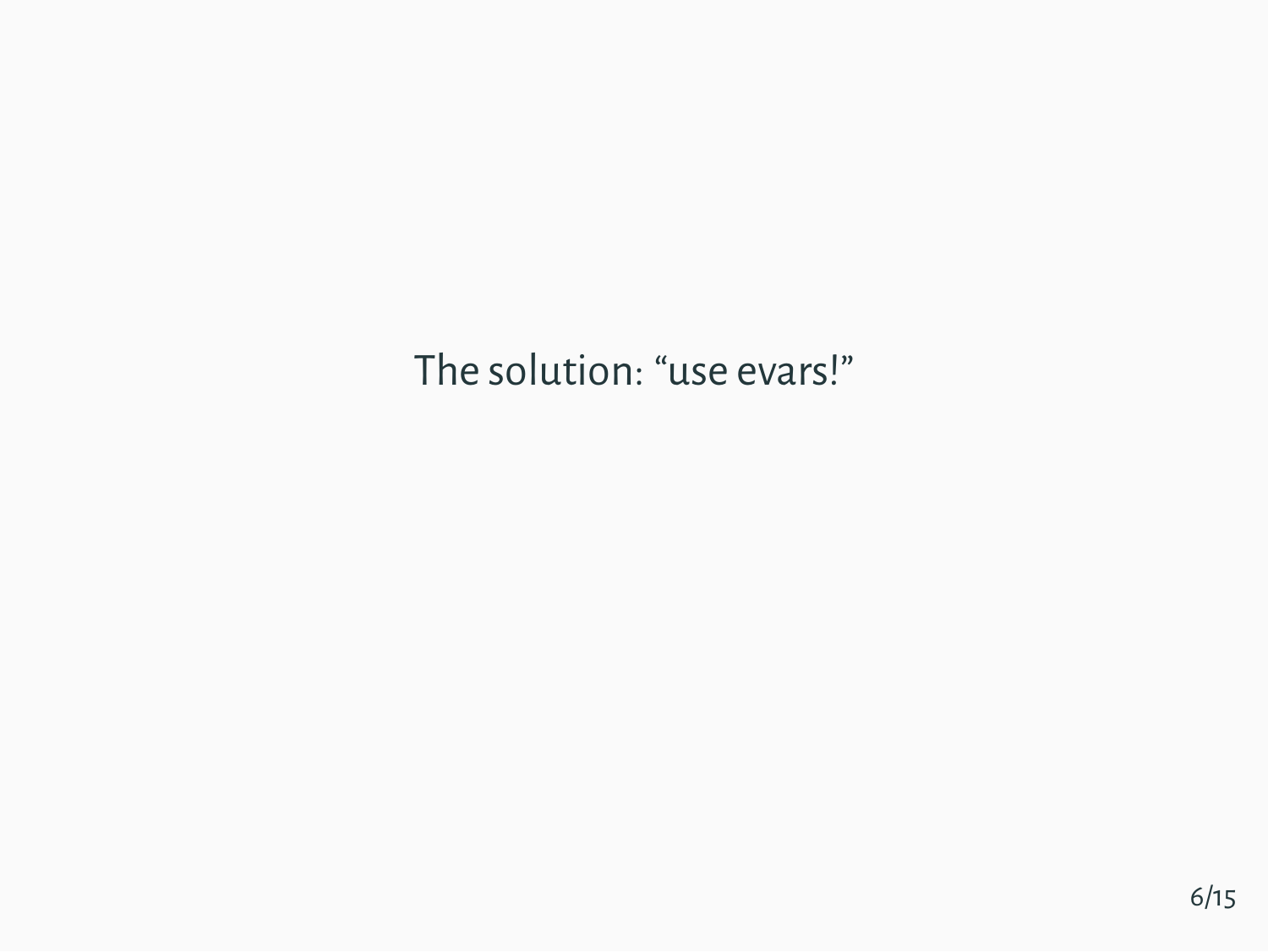The solution: "use evars!"

but maybe not naively...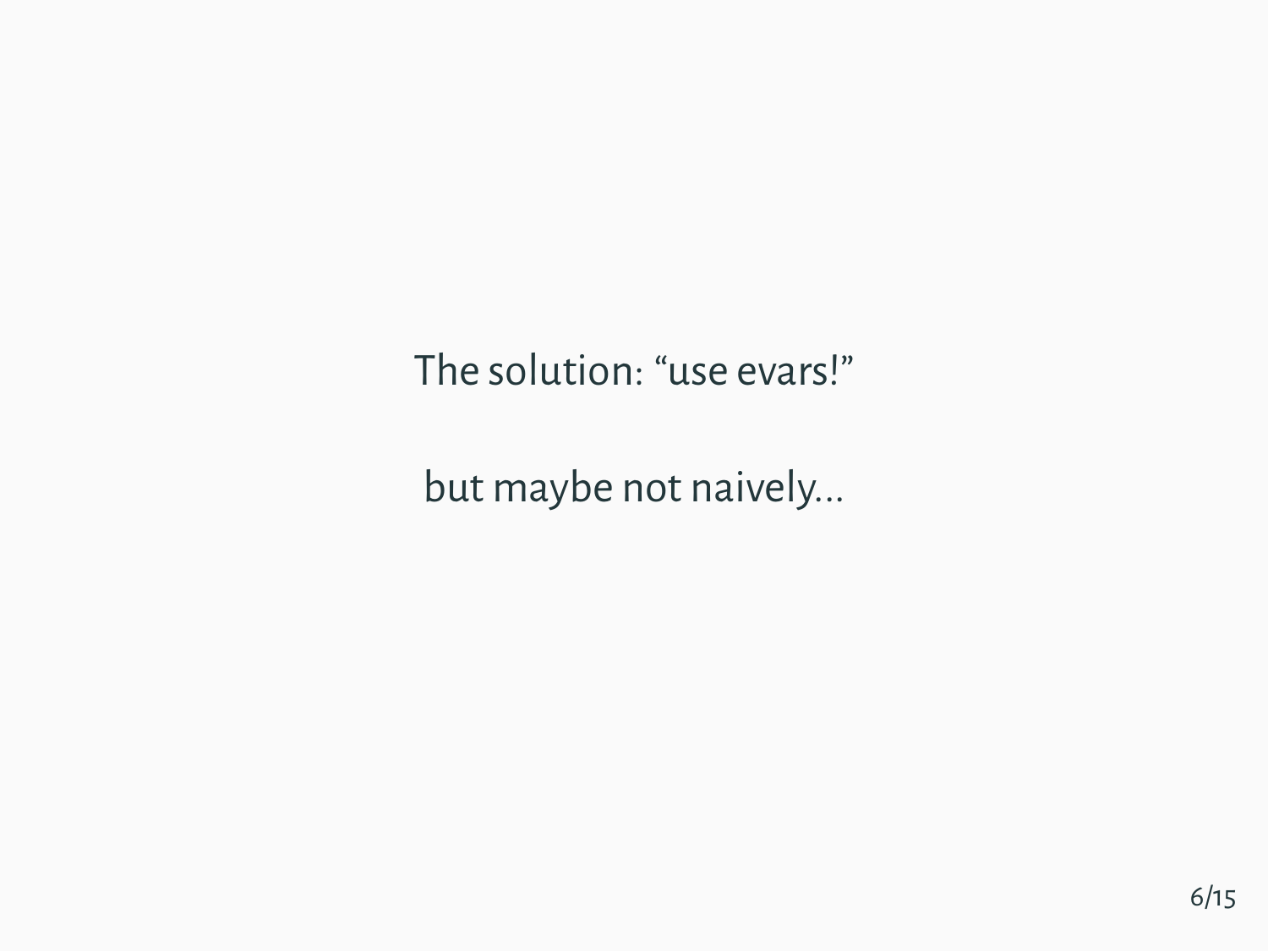Goal  $\exists$  x, P x. Proof. eexists .  $(* + P ?x *)$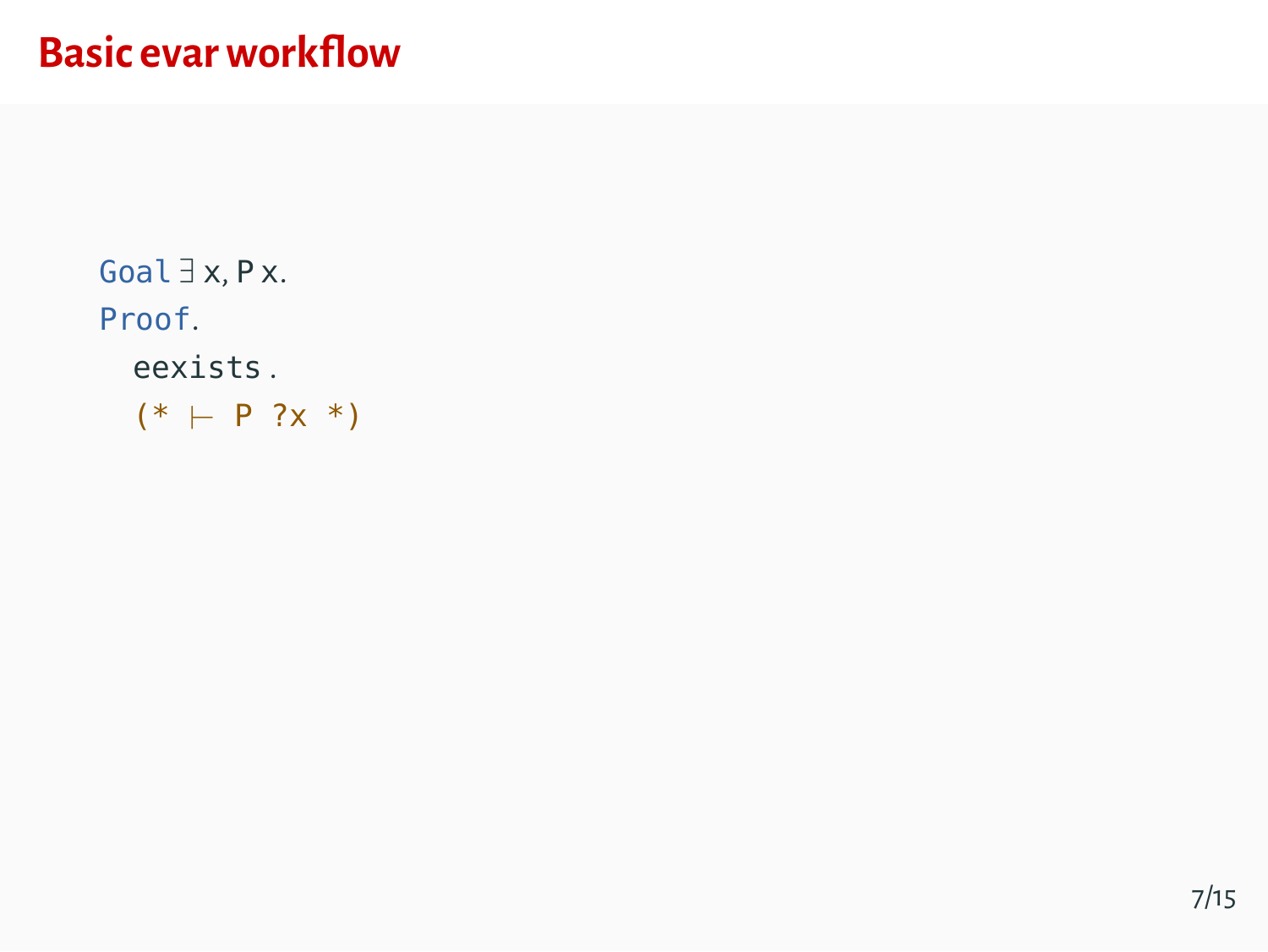Goal  $\exists$  x, P x. Proof. eexists .  $(* + P ?x *)$ ...  $(* + ?x = 5 *)$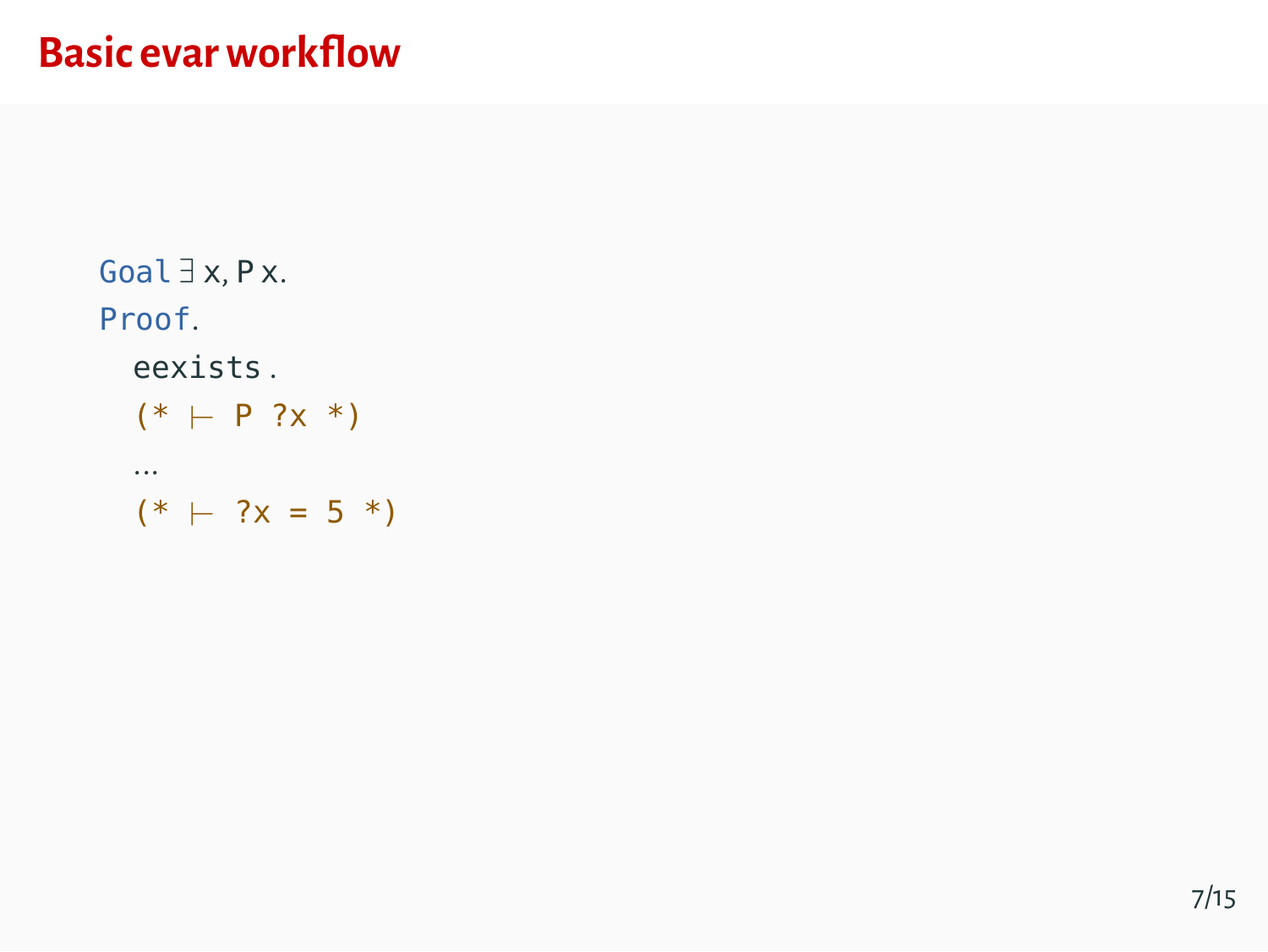```
Goal \exists x, P x.
Proof.
  eexists .
  (* + P ?x *)...
  (* + ?x = 5 *)reflexivity.
Qed.
```
Useful if*equalities* are discovered about the evar.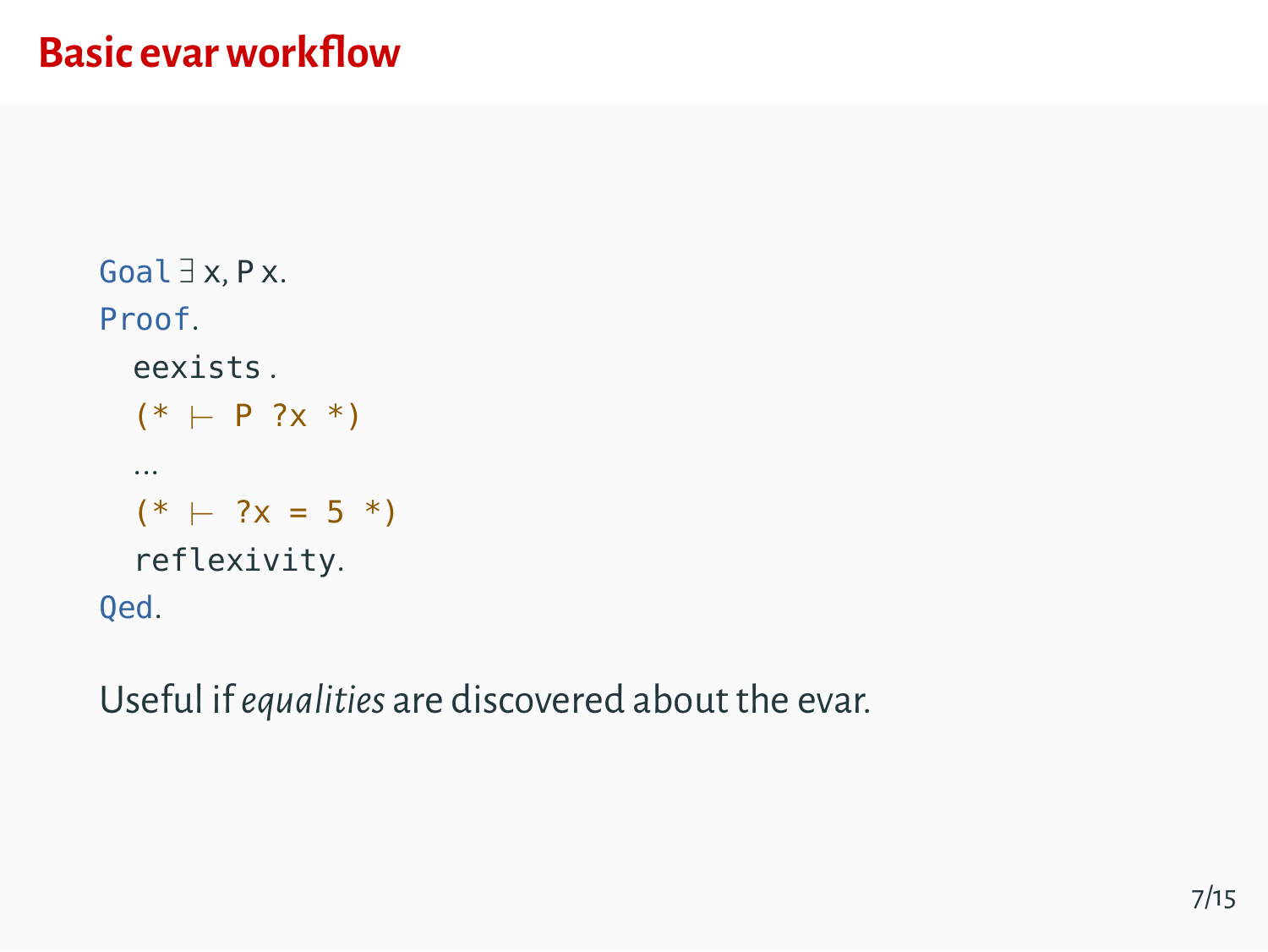Goal  $\exists$  x, P x. Proof. eexists.  $(* + P ?x *)$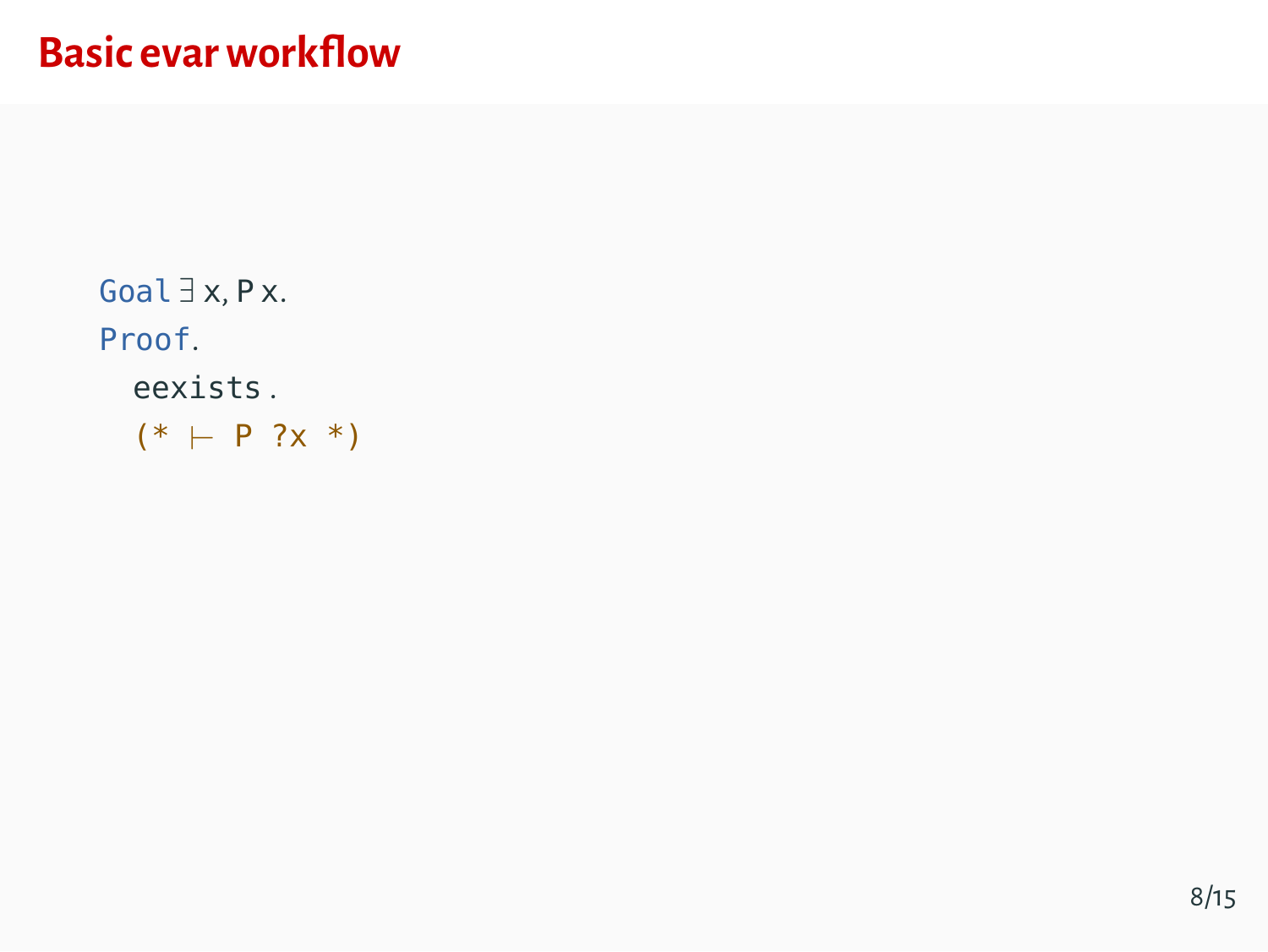```
Goal \exists x, P x.
Proof.
  eexists.
  (* + P ?x *)\cdots(* + ?x \ge 5 *)
```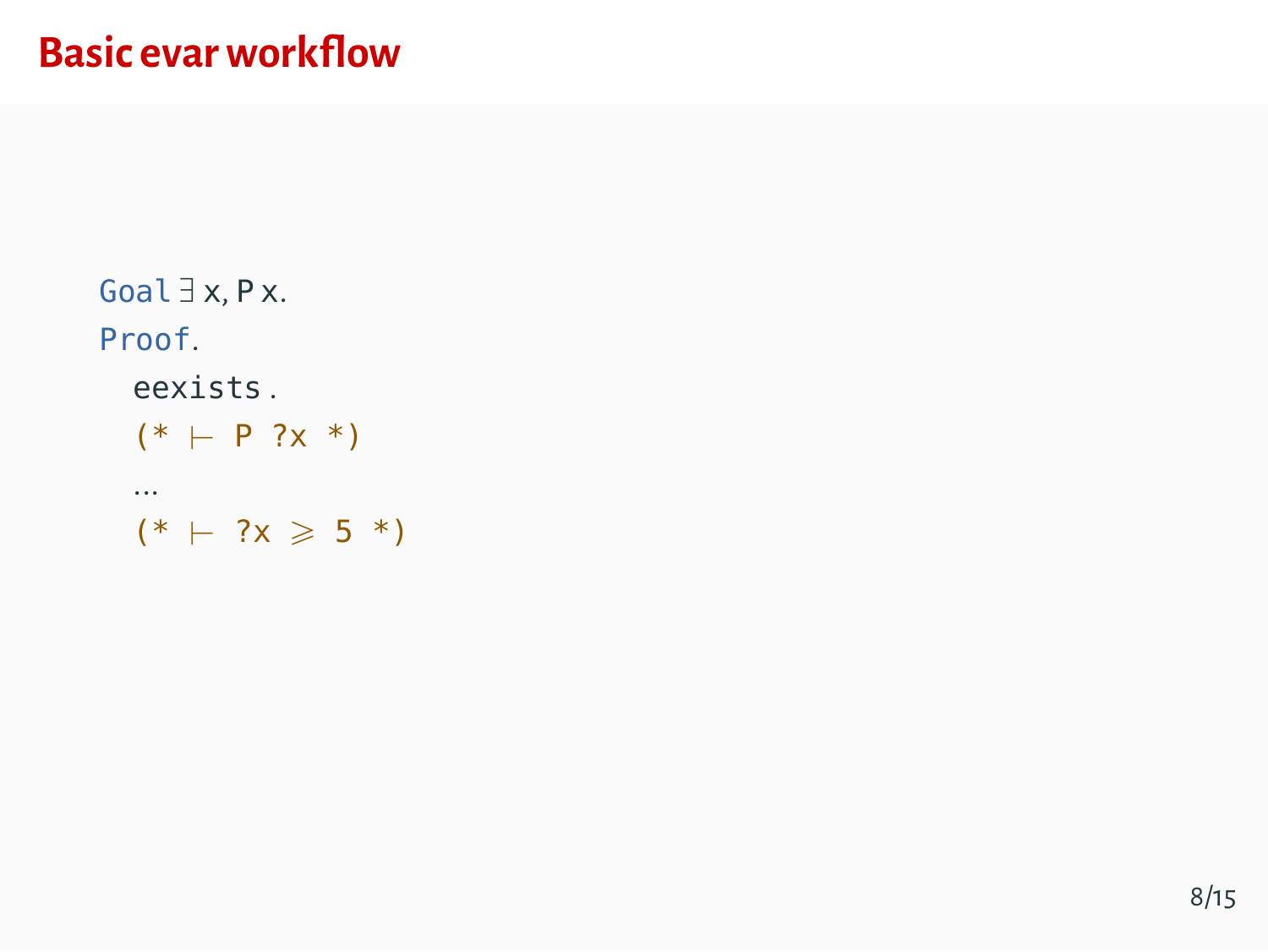```
Goal \exists x, P x.
Proof.
  eexists.
  (* + P ?x *)\cdots(* + ?x \ge 5 *)(* x := 5 ? *)
```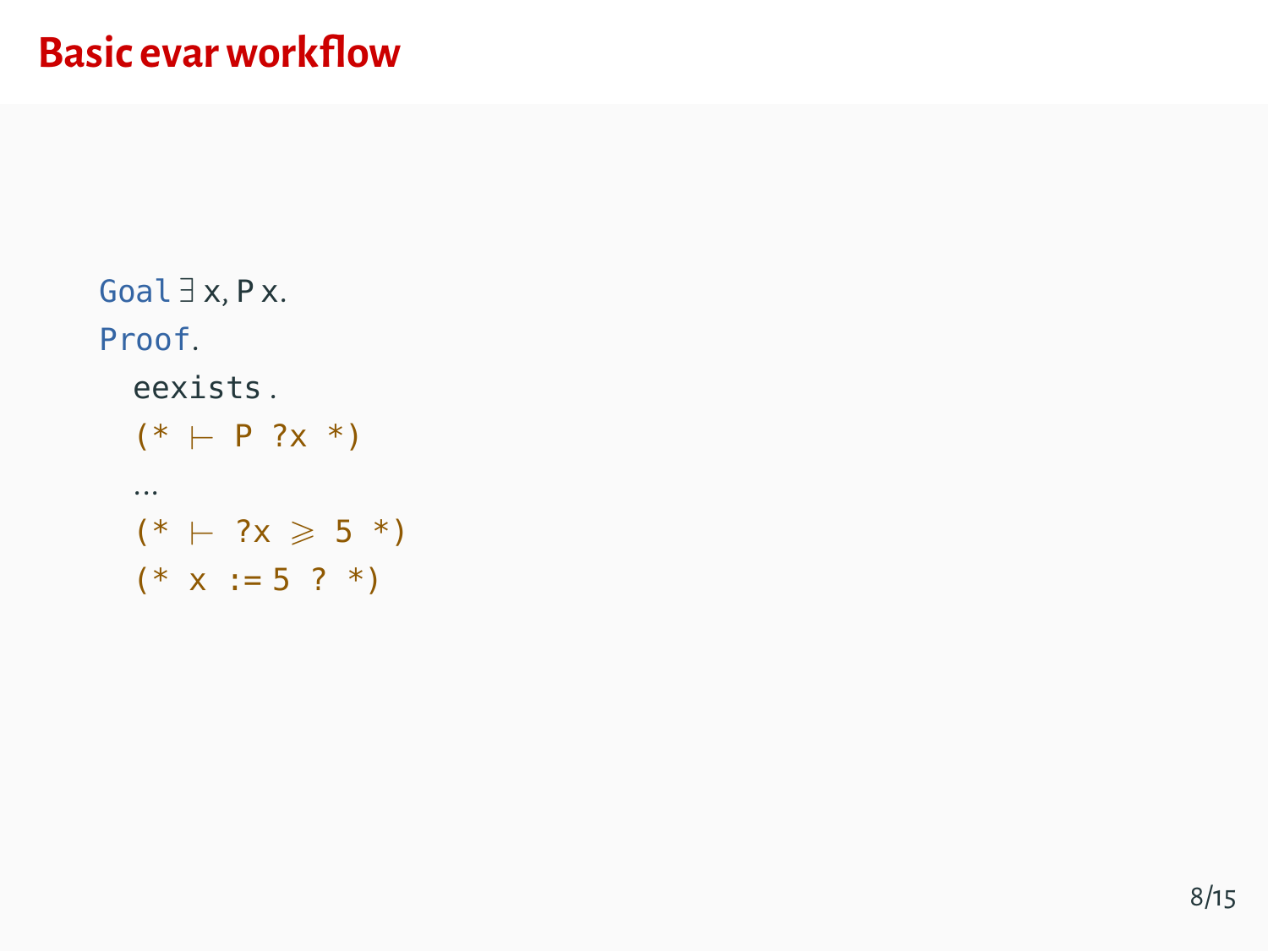```
Goal \exists x, P x.
Proof.
  eexists.
  (* + P ?x *)\cdots(* + ?x \ge 5 *)(* x := 5 ? *). . .
  (* + ?x \ge 8 *)
```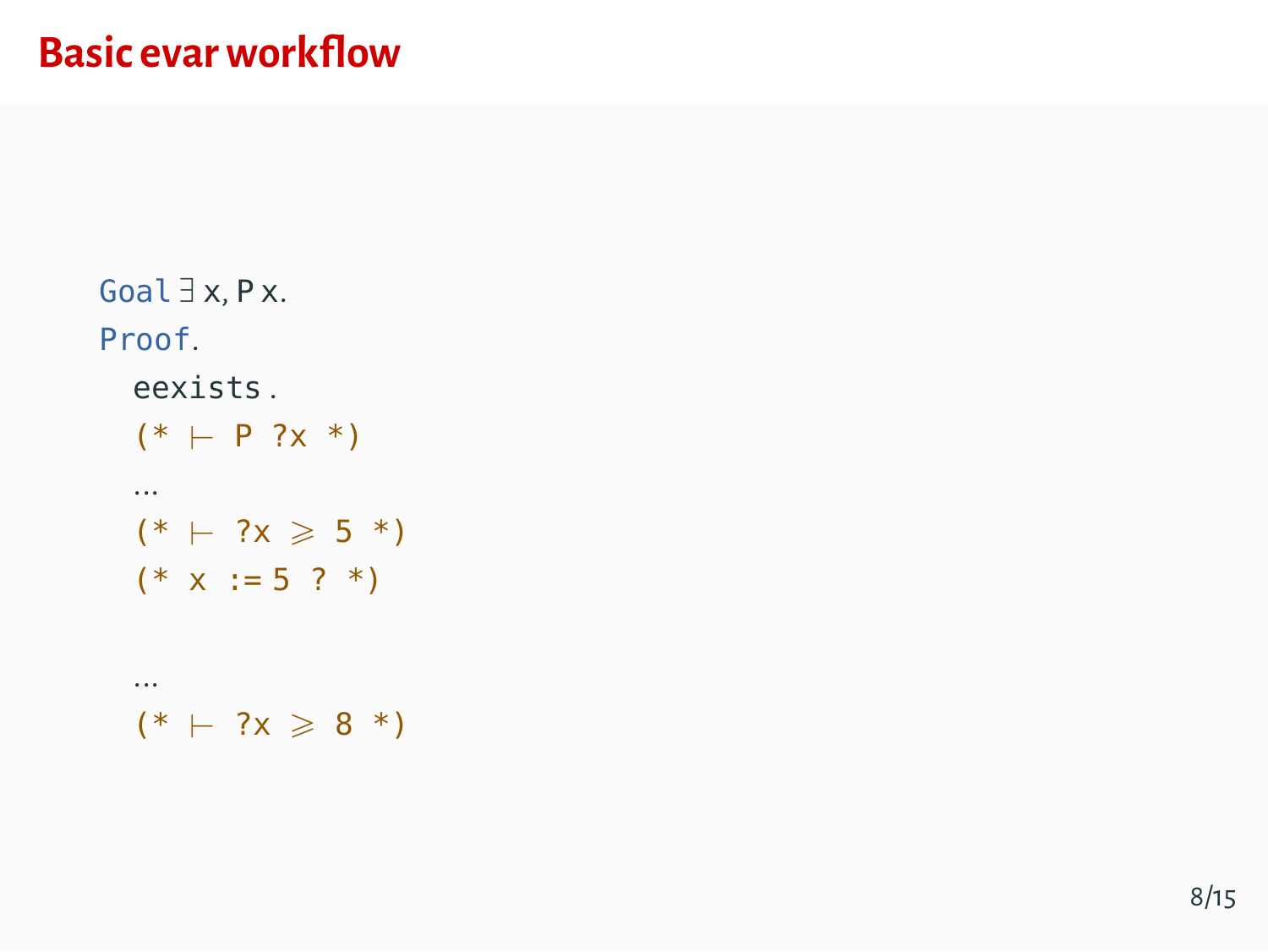Cyril Cohen's bigenough library enables new tricks with evars: Goal  $\exists$  x, P x. Proof. exists big x nat. (\* x := ...  $\vdash$  P x \*)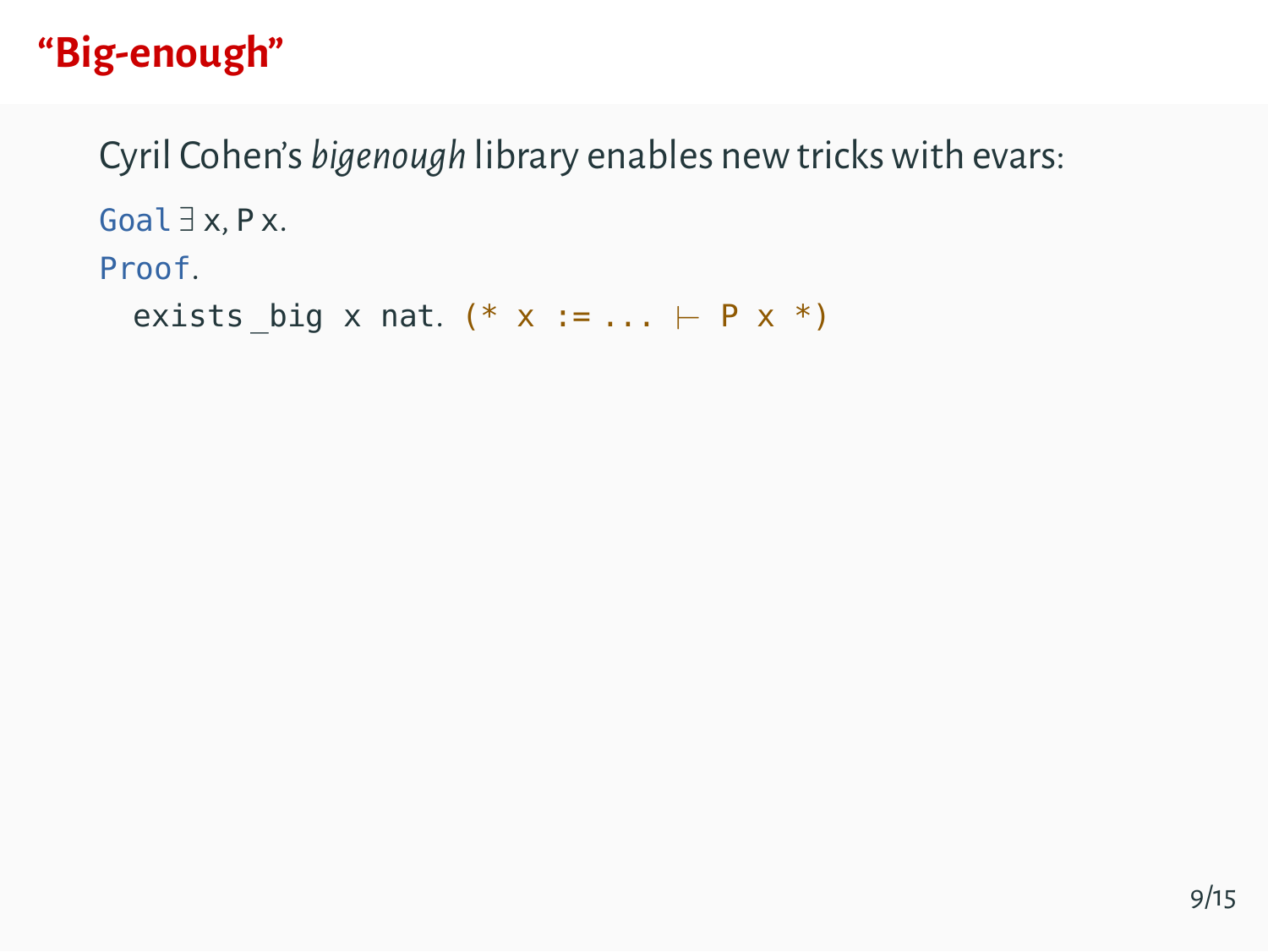Cyril Cohen's bigenough library enables new tricks with evars: Goal  $\exists$  x, P x. Proof. exists big x nat. (\* x := ...  $\vdash$  P x \*)  $\cdots$ 

 $(* x := ... \vdash x \ge 5 *)$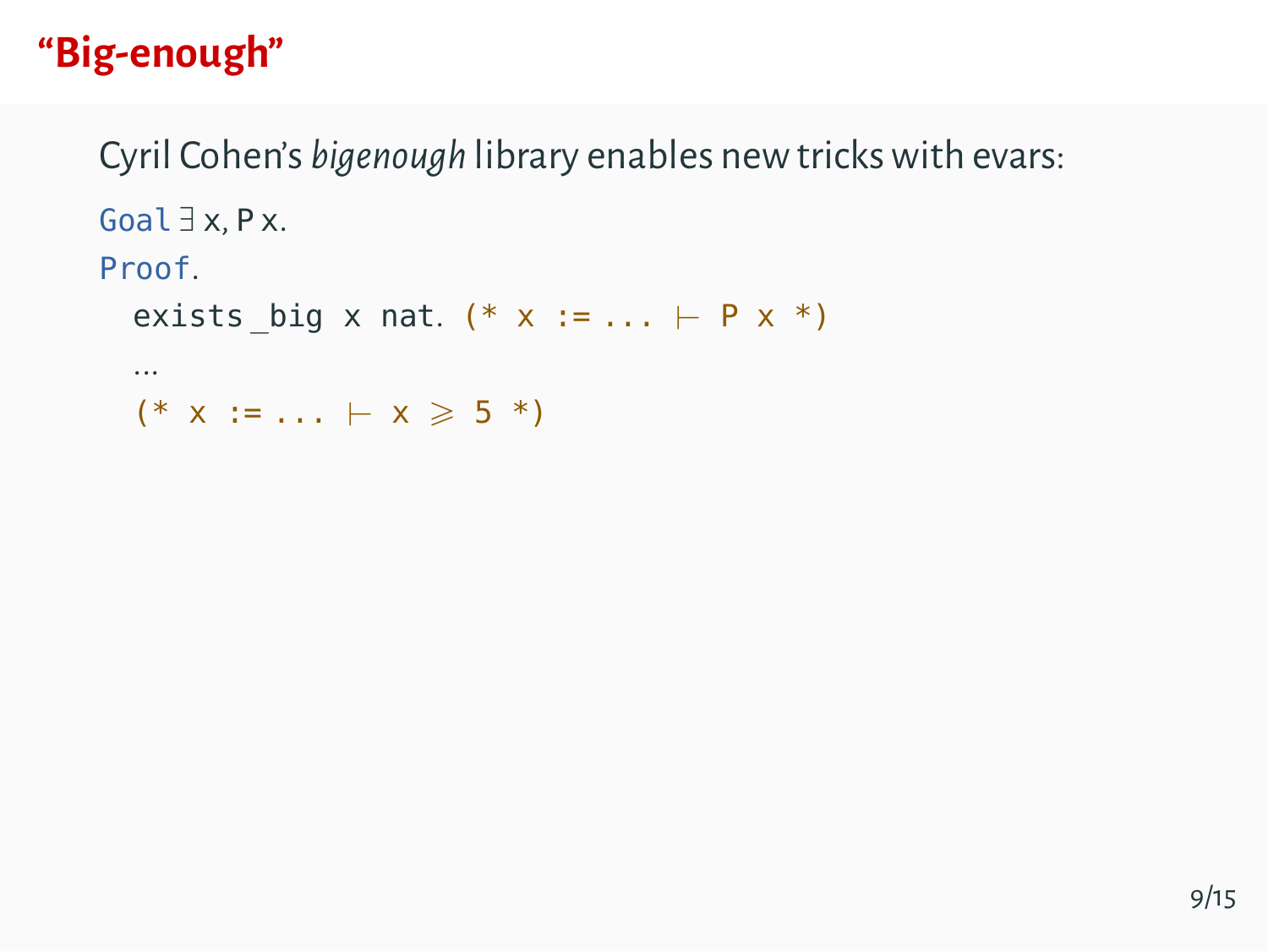Cyril Cohen's bigenough library enables new tricks with evars: Goal  $\exists$  x, P x. Proof. exists big x nat. (\* x := ...  $\vdash$  P x \*)  $\cdots$  $(* x := ... \vdash x \ge 5 *)$ 

big.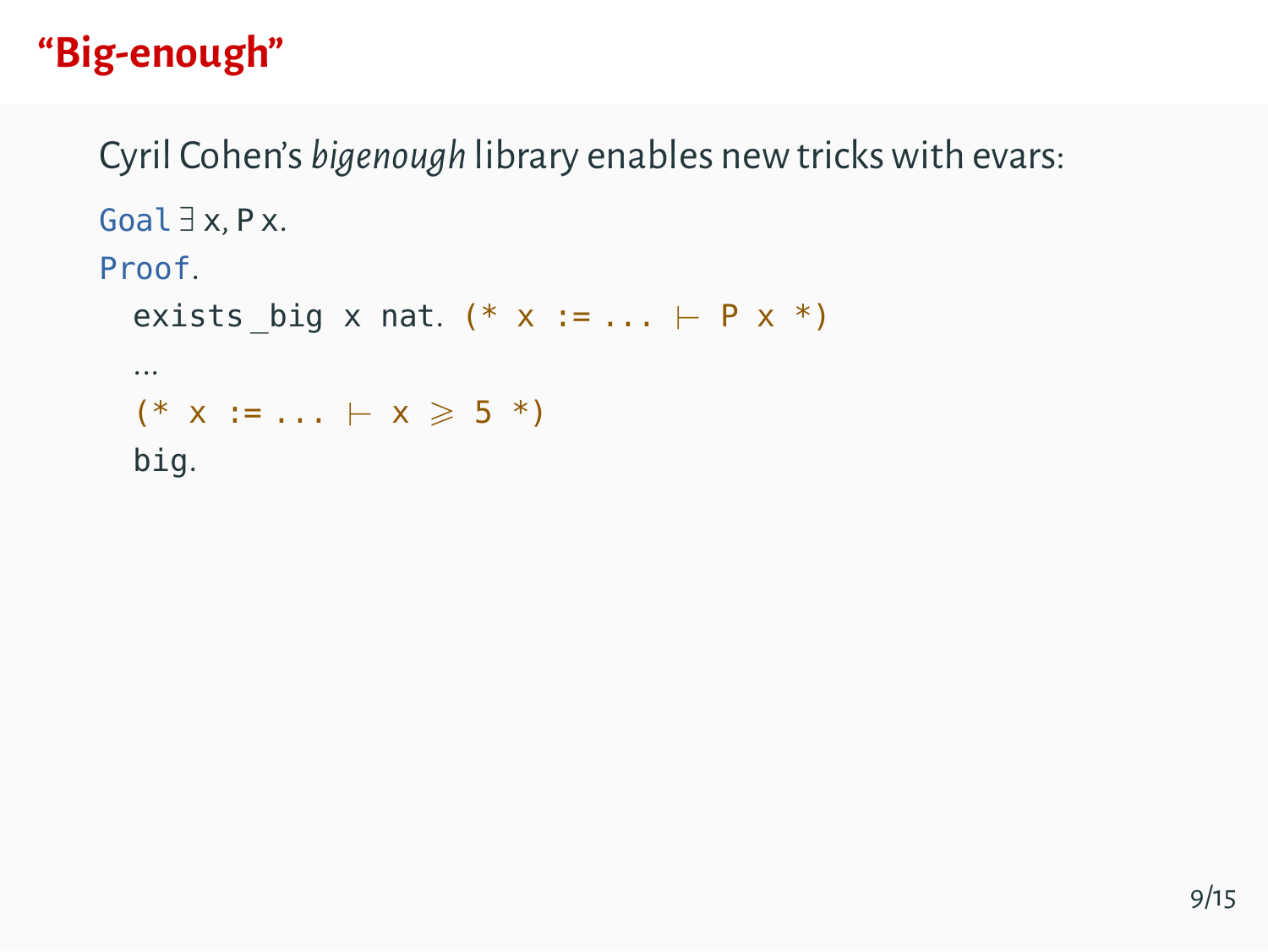Cyril Cohen's bigenough library enables new tricks with evars: Goal  $\exists$  x, P x. Proof.

```
exists big x nat. (* x := ... \vdash P x *)
\cdots(* x := ... \vdash x \geq 5 *)big.
\cdots(* x := ... \vdash x \ge 8 *)big.
```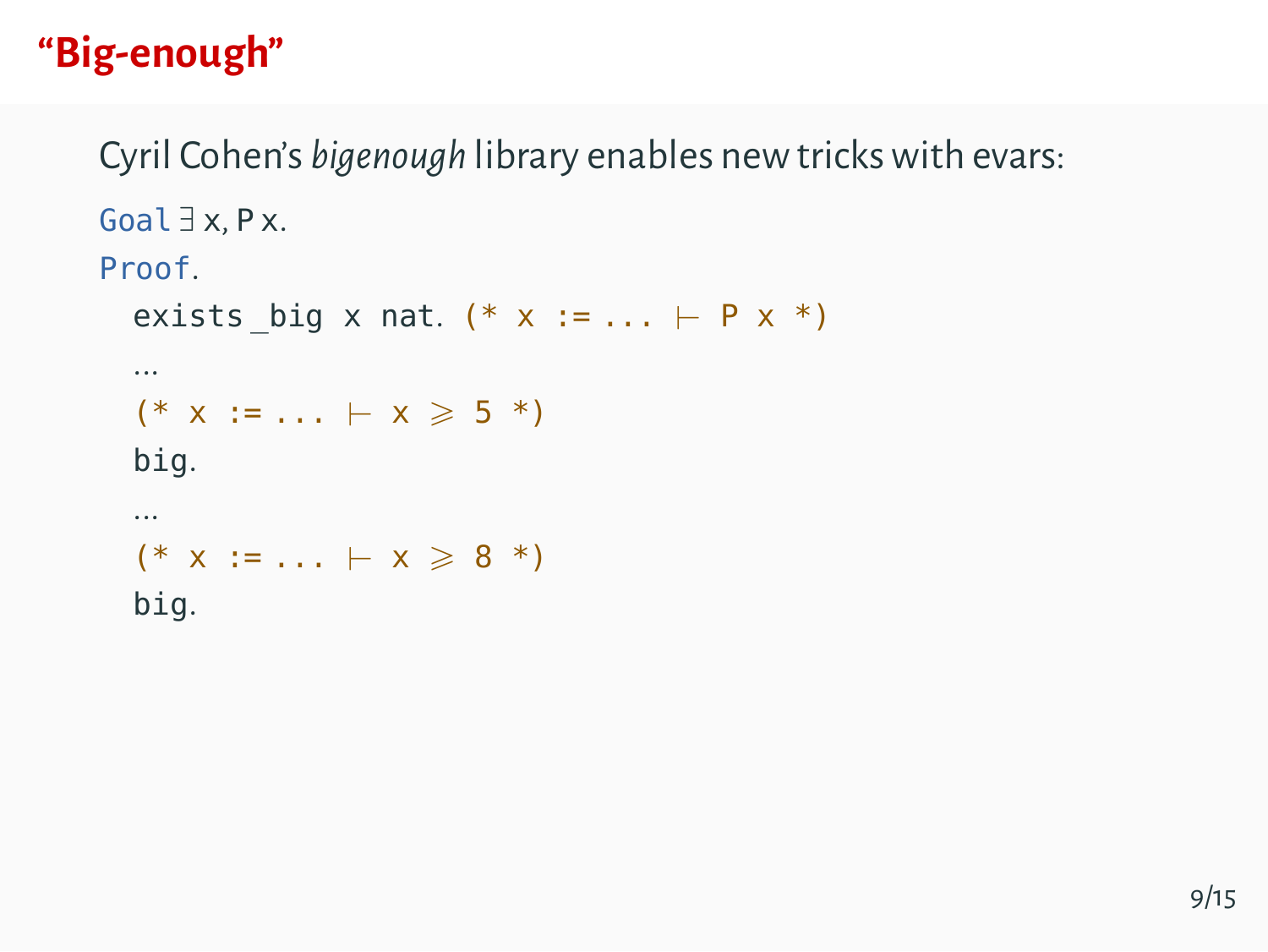Cyril Cohen's bigenough library enables new tricks with evars: Goal  $\exists$  x, P x. Proof.

```
exists big x nat. (* x := ... \vdash P x *)
  \cdots(* x := ... \vdash x \geq 5 *)big.
  \cdots(* x := ... \vdash x \ge 8 *)big.
  \cdotsclose.
0ed.
```
Useful if lower hounds are discovered about x Builds an iterated maximum.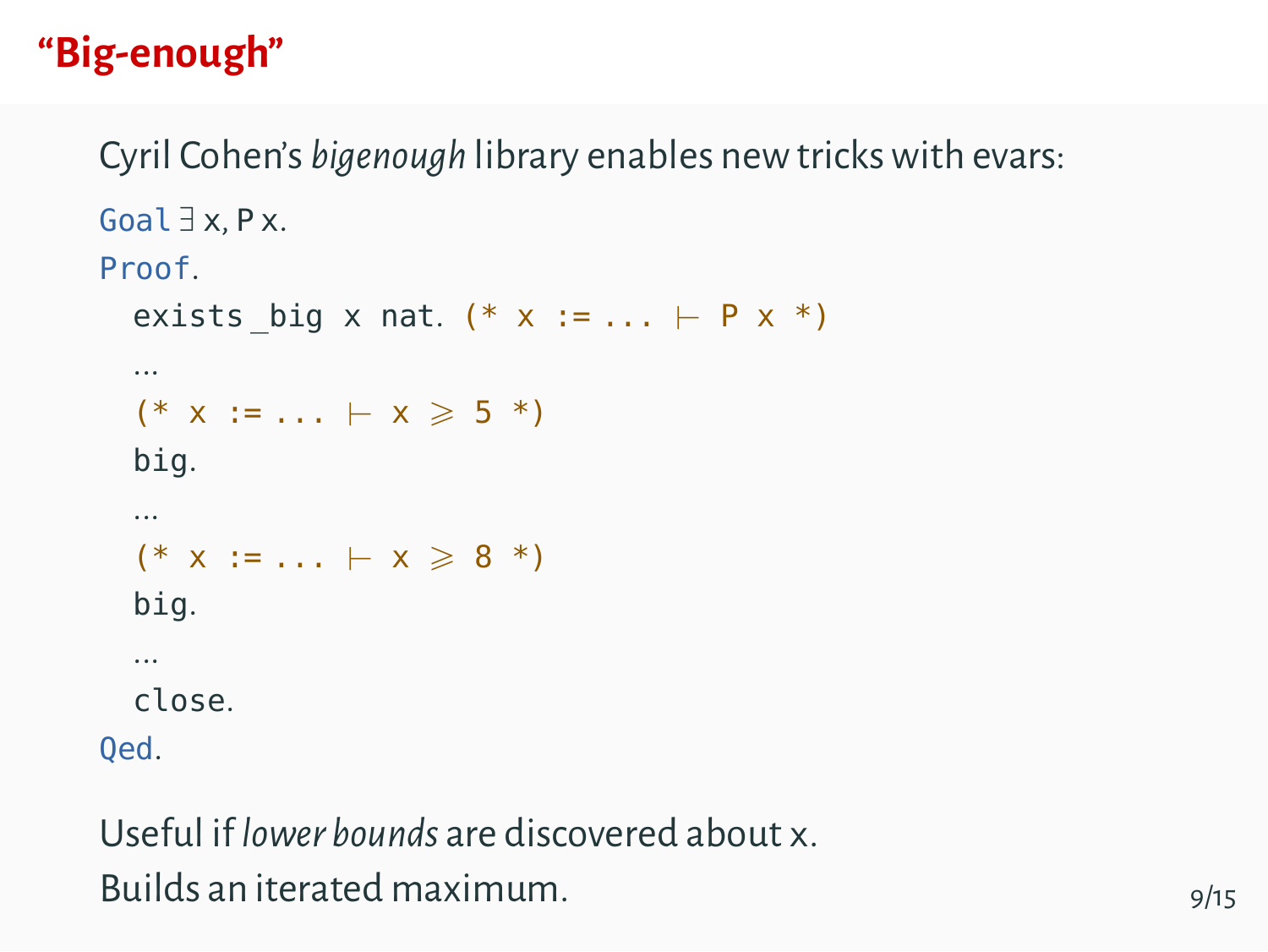- What if arbitrary side-conditions can be encountered? E.g. " $x \ge 5$ " and " $x \le 8$ "
- We might also be inferring not an integer but a function <sup>f</sup> satisfying " $\forall n$ , f(n) $\geq 1 + f(n-1)$ "

Hard to guess the shape of the solution beforehand (e.g. as an iterated maximum).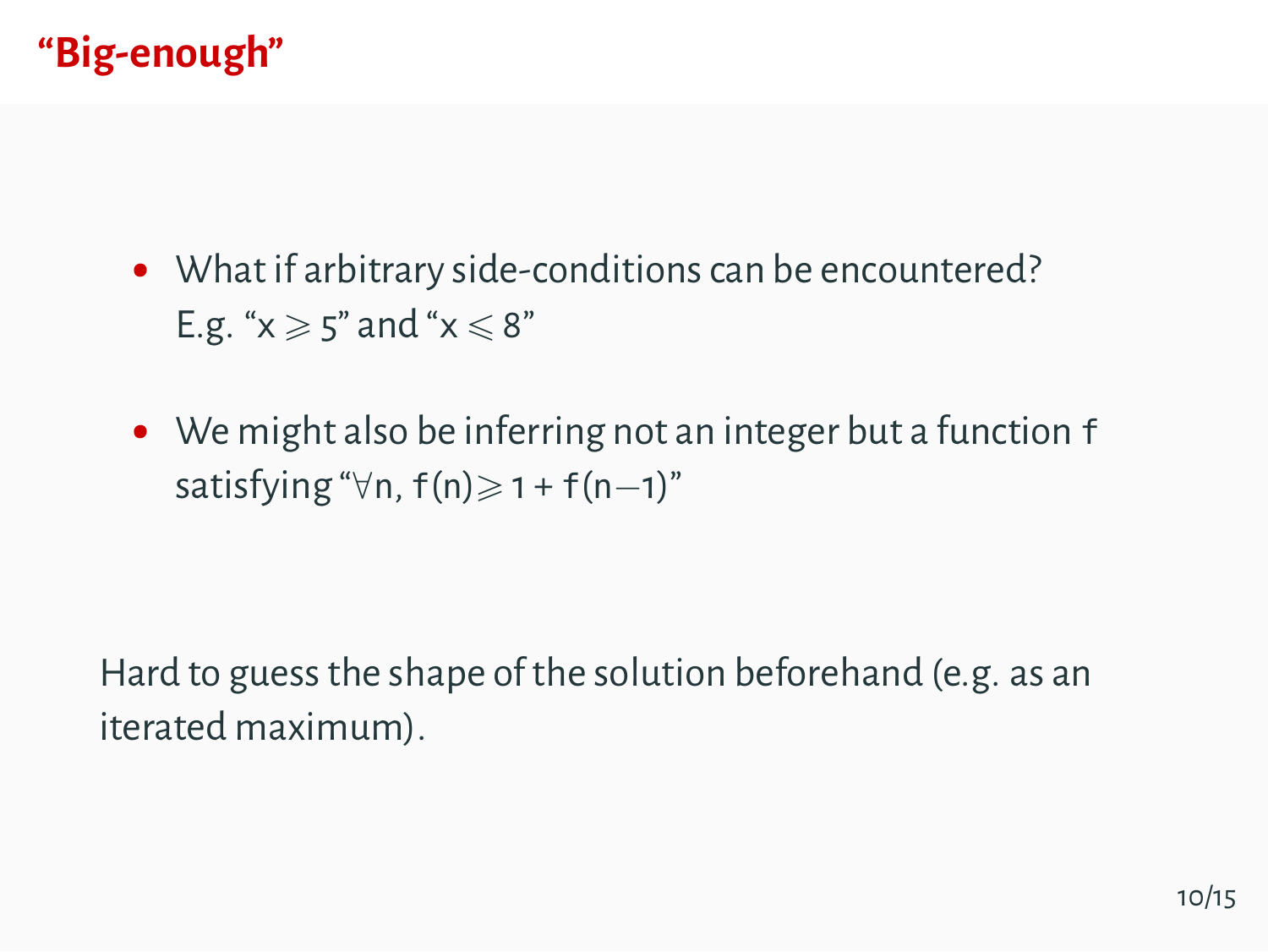#### **Procrastination, as a small Coq library**

- Allows deferring arbitrary side-conditions about zero or several variables;
- $\bullet$ Does not try to solve these, simply gathers them;
- $\bullet$ **Enforces** a separation of the proof in two phases: (1) side conditions are collected; (2) side conditions are solved and variables are instantiated.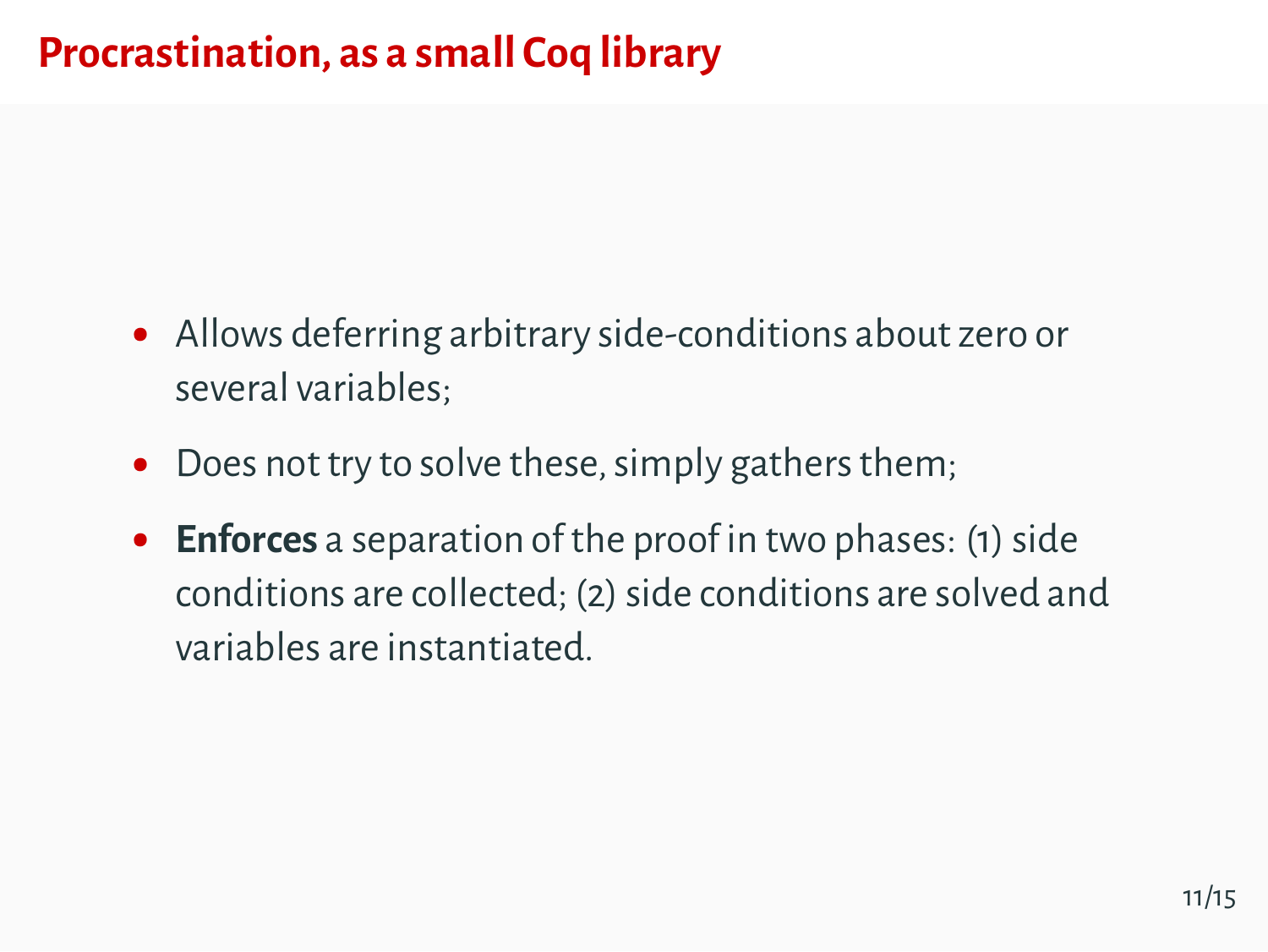#### Demo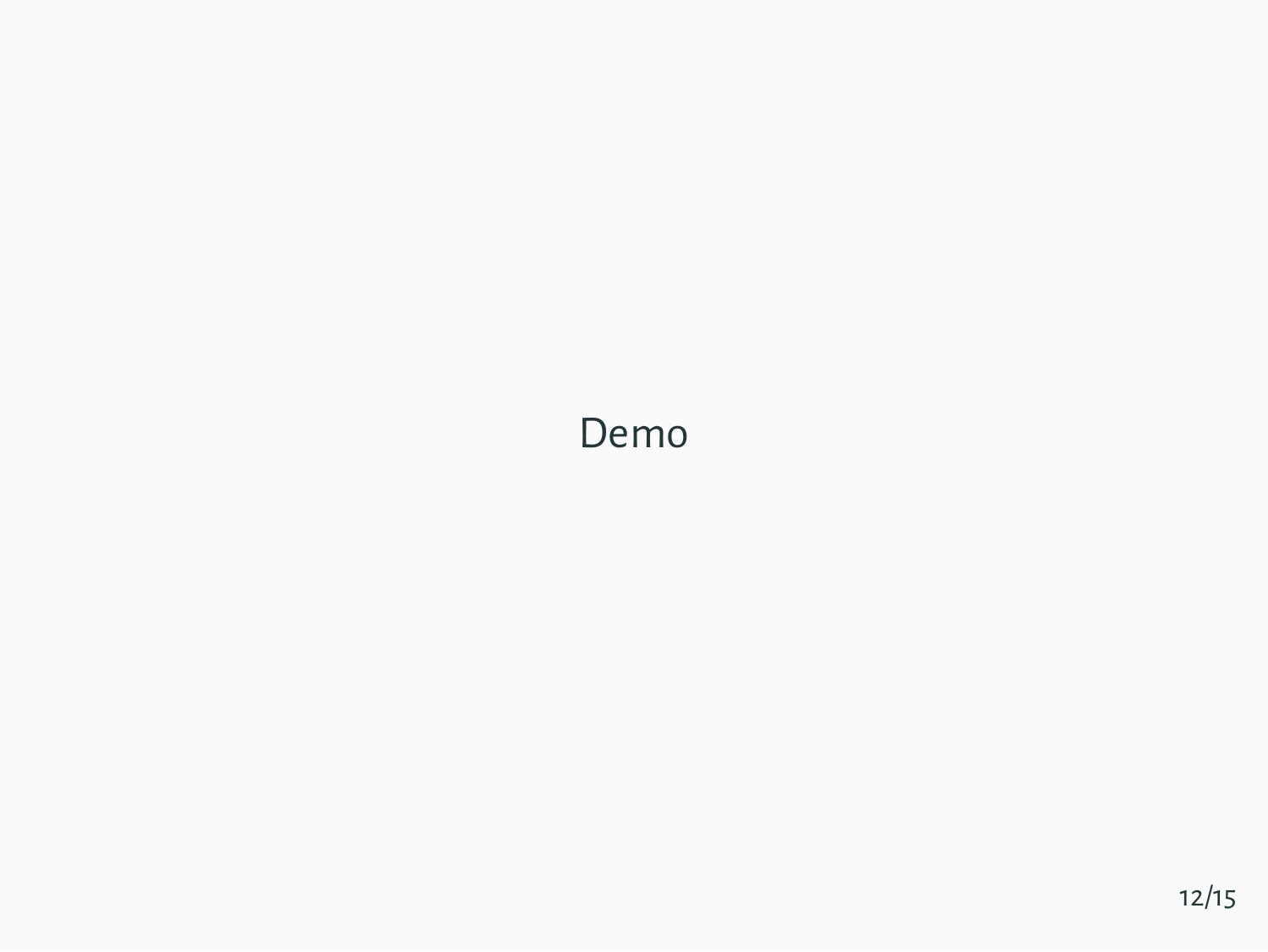- When collecting side-conditions about variables, these variables are "rigid"
- Side-conditions are collected and gathered under a common context, in a single subgoal
- begin defer .. end defer blocks can be arbitrarily nested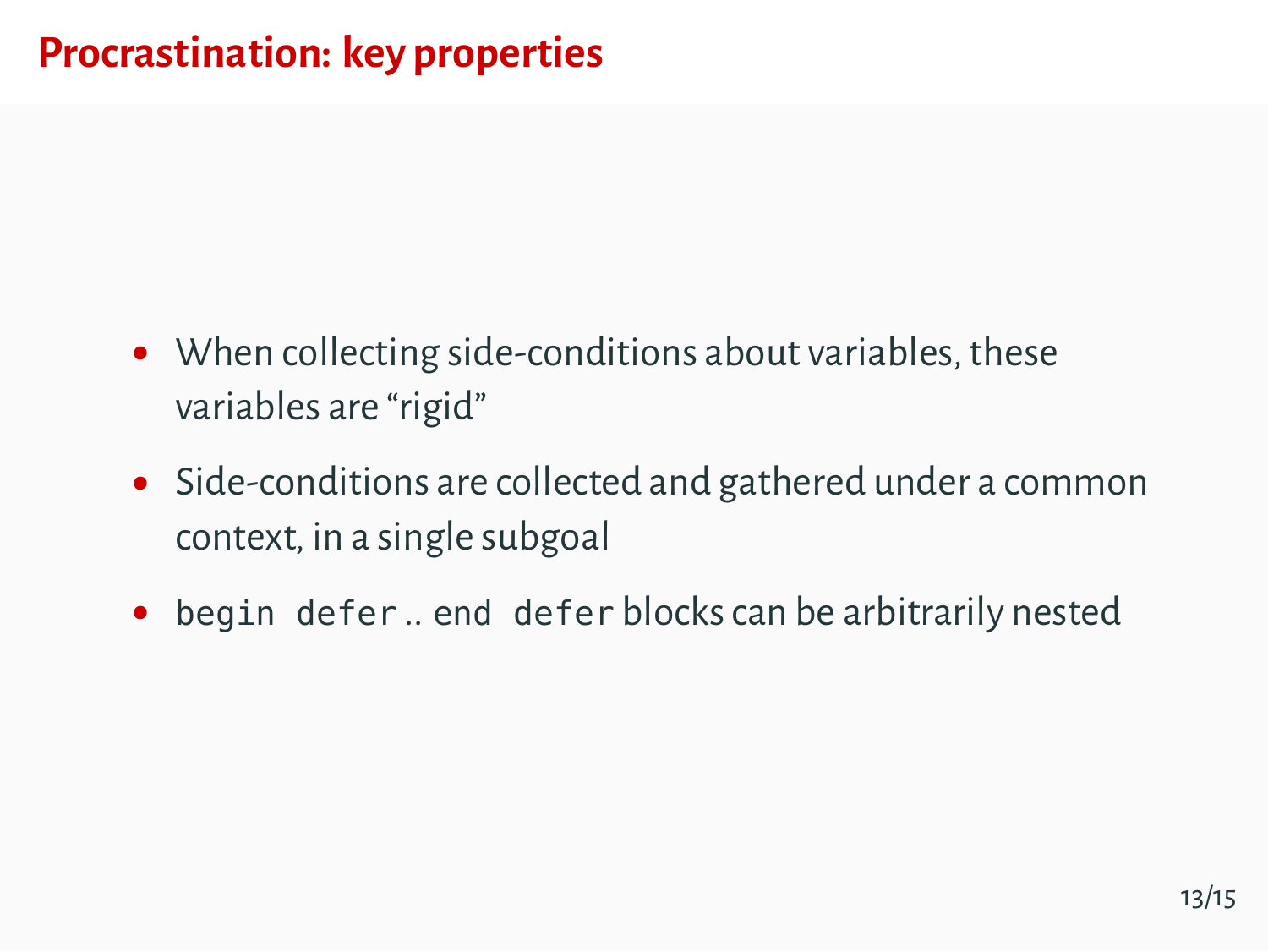#### **Implementing Procrastination in a nutshell**

```
Lemma defer 1 : \forall A (P: Prop) (Q: A \rightarrow Prop),
    (\forall a, 0 a \rightarrow P) \rightarrow(\exists a, 0 a) \rightarrowP.
```

```
begin defer assuming a :=
  eapply defer 1; [intros a ? |].
```